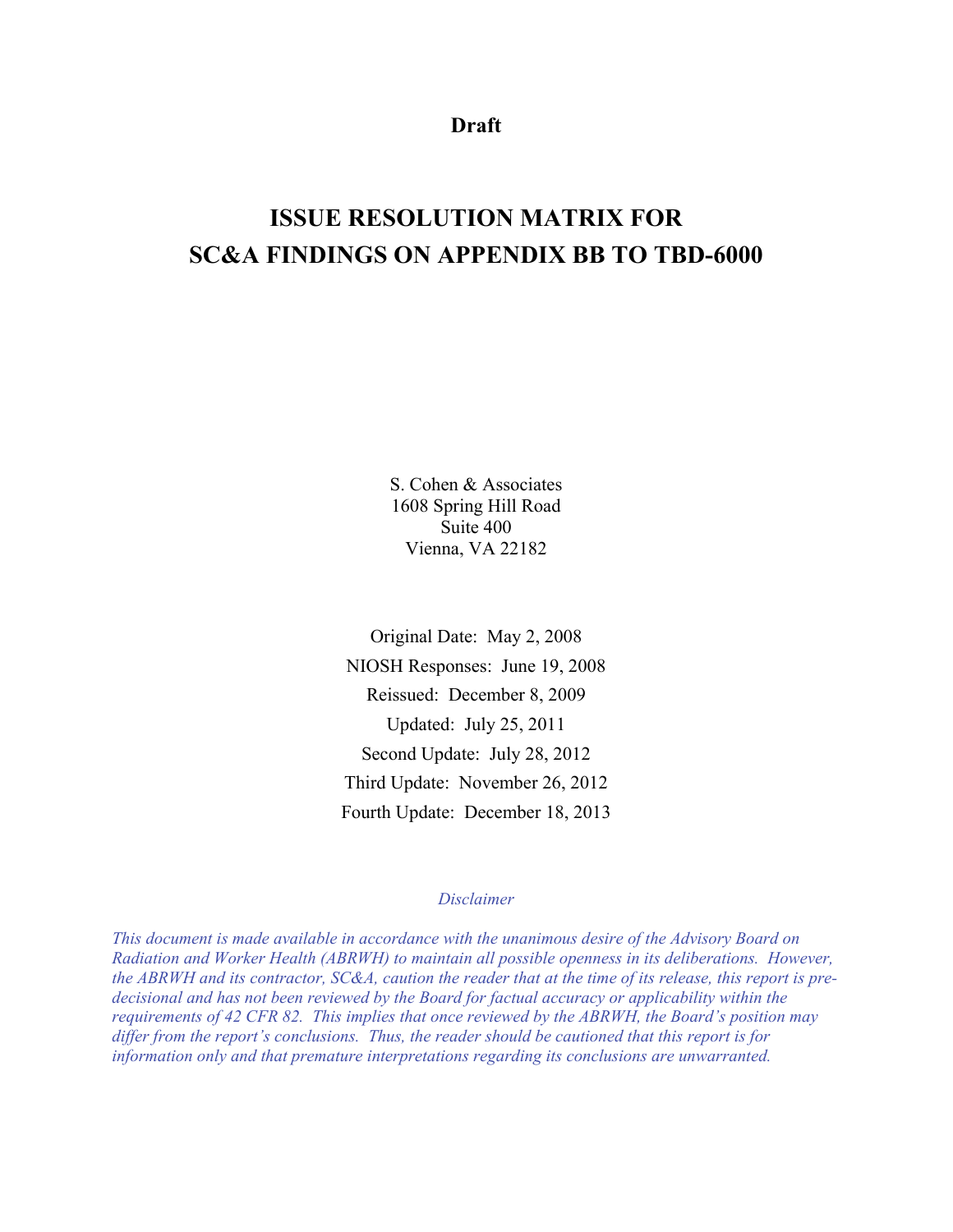# **INTRODUCTION**

The present document presents an update of the issues arising from the SC&A review of Appendix BB to "Site Profiles for Atomic Weapons Employers that Worked Uranium and Thorium Metals" (Allen and Glover 2007). It is current as of the last NIOSH report issued December 10, 2013. A separate issues matrix pertaining to SC&A findings on the General Steel Industries (GSI) Special Exposure Cohort (SEC) petition and the corresponding National Institute for Occupational Safety and Health (NIOSH) evaluation report (ER) was last updated on December 5, 2012. Although the two SC&A reports that form the bases of these matrices have different objectives, there is considerable overlap between the two sets of issues and hence the two matrices.

# **Time Line of Appendix BB Issues Matrix**

- June 25, 2007: NIOSH issued Appendix BB to "Site Profiles for Atomic Weapons" Employers that Worked Uranium and Thorium Metals" (Allen and Glover 2007).
- March 17, 2008: SC&A (2008) issued a review of Appendix BB. Errata sheets correcting two tables in the report were sent out on March 20, and a revised version that complied with the Privacy Act was released on April 21.
- May 2, 2008: SC&A distributed the "Issue Resolution Matrix for SC&A Findings on Appendix BB" which listed 13 issues. These issues were taken from the list of 13 findings<sup>1</sup> presented in the executive summary of our review of Appendix BB (SC&A 2008).
- June 19, 2008: NIOSH responded to the 13 issues, inserting its responses in the boxes labeled "NIOSH Response."
- December 16, 2009: The ABRWH Work Group on TBD  $6000/6001^2$  met in Hebron, Kentucky, and recommended action items to NIOSH regarding the Appendix BB issues.
- April 24, 2010: Paul Ziemer, Chair of ABRWH Work Group on TBD-6000, issued a memo summarizing the action items from the December 16, 2009, work group meeting (ABRWH 2010). We have summarized each action item pertaining to Appendix BB in the box labeled "Board Action."
- October 08, 2010: Allen (2010) prepared the "Path Forward for GSI Appendix and ER Review" in which he presented the proposed NIOSH responses to several of the Appendix BB issues. We have summarized these responses in boxes labeled "Path Forward" in the appropriate locations in the matrix.

 $\overline{a}$ 

 $<sup>1</sup>$  The "findings" in the earlier report are presented as "issues" in the present document.</sup>

 $2$  In March 2010, this work group was divided into two separate work groups—Advisory Board Work Group on TBD 6000 and Advisory Board Work Group on TBD 6001.

Draft Appendix BB Issues Matrix 2 SC&A –Updated December 18, 2013

 NOTICE: All Privacy Act-protected information in this December 18, 2013, version has been redacted. Future versions of this matrix will require additional reviews for Privacy Act-protected information.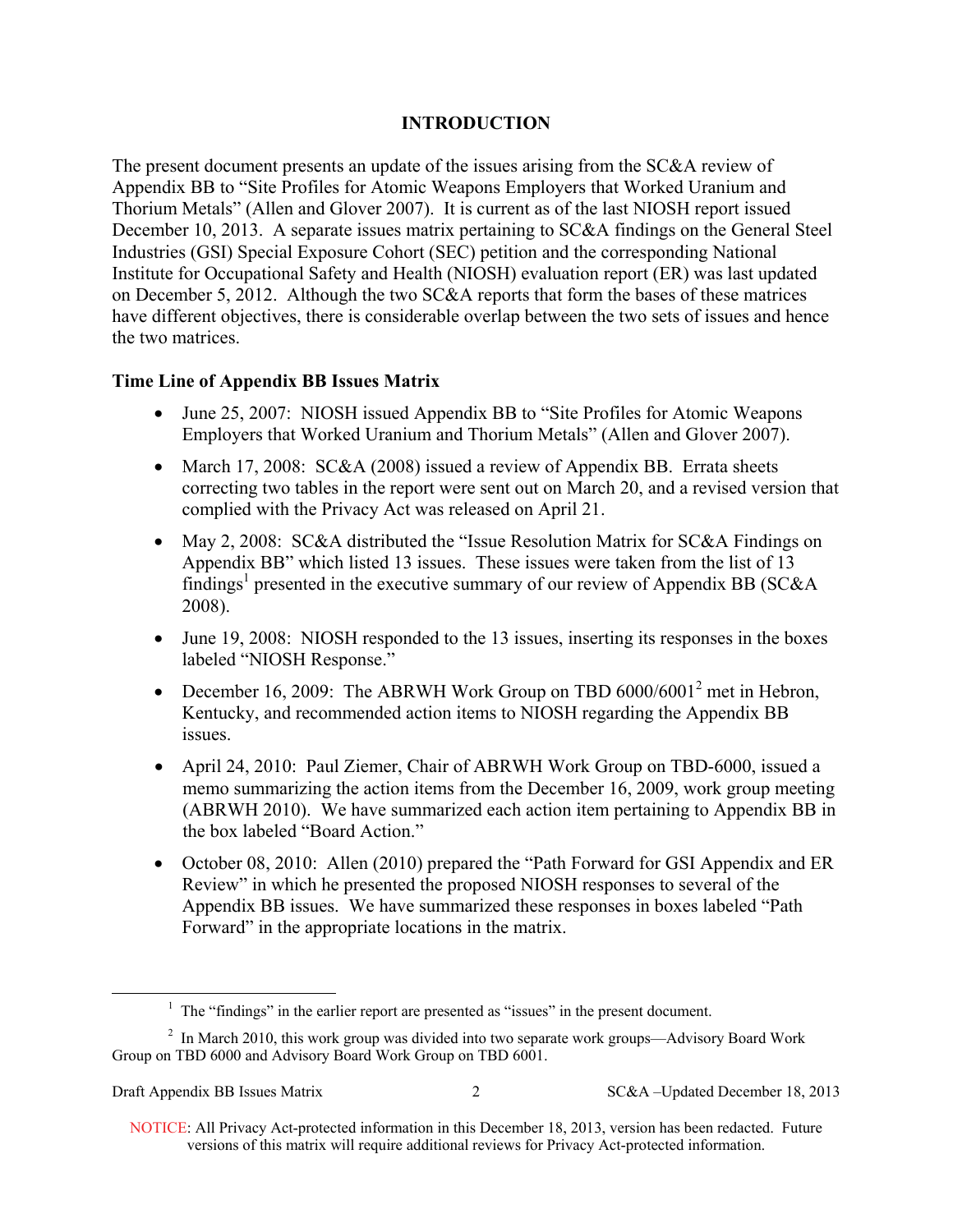- October 12, 2010: The Work Group on TBD-6000 met in Hebron, Kentucky. The work group asked SC&A to update both the Appendix BB and the GSI SEC issues matrices to reflect work group recommendations and the NIOSH responses in the "Path Forward."
- July 25, 2011: SC&A updated the Appendix BB issues matrix, appending an observation or reply to each relevant issue in the appropriate location in the matrix. We also listed the current status of each issue.
- August 10, 2011: Allen (2011b) prepared "Battelle-TBD-6000 Appendix BB General Steel Industries: Dose Estimates for Portable Radiography Sources."
- September 15, 2011: Anigstein (2011a) prepared "Review of NIOSH Report on Portable Radiography Sources at GSI—August 2011."
- September 17, 2011: SC&A updated the SEC issues matrix, incorporating our review of Allen 2011b.
- September 20, 2011: The Work Group on TBD-6000, meeting in Hebron, Kentucky, tasked SC&A with interviewing two former GSI workers and a former GSI contractor.
- October 4, 2011: Macievic (2011) prepared a report entitled "Evaluation of the Response of Film Badges to High Energy Photons."
- October 20, 2011: Anigstein (2011b) prepared a white paper: "Update on the Use of Sealed Radioactive Sources at General Steel Industries."
- October 28, 2011: Anigstein et al. (2011) issued a memo reviewing Macievic 2011.
- January 13, 2012: Allen (2012a) prepared "Battelle-TBD-6000 Appendix BB General Steel Industries: Dose Estimates for Betatron Operations."
- March 12, 2012: Anigstein and Olsher (2012) prepared "Response to 'Battelle-TBD-6000 Appendix BB General Steel Industries: Dose Estimates for Betatron Operations'."
- March 15, 2012: The Work Group on TBD-6000 met in Hebron, Kentucky. The work group asked SC&A to update the SEC issues matrix to reflect Allen 2012a, Anigstein and Olsher 2012, and discussions of these reports at the meeting.
- March 22, 2012: SC&A updated the SEC issues matrix, incorporating all developments since September 15, 2011.
- March 23, 2012: Allen (2012b) prepared "Battelle-TBD-6000 Appendix BB General Steel Industries: Addendum to Dose Estimates for Betatron Operations White Paper."
- March 25, 2012: Anigstein and Mauro (2012a) issued a memo to the work group entitled "Review of 'Addendum to Dose Estimates for Betatron Operations White Paper'."
- March 28, 2012: The Work Group on TBD-6000 met in Hebron, Kentucky and took two votes on recommendations to the full board regarding the SEC petition for various

Draft Appendix BB Issues Matrix 3 SC&A –Updated December 18, 2013

 NOTICE: All Privacy Act-protected information in this December 18, 2013, version has been redacted. Future versions of this matrix will require additional reviews for Privacy Act-protected information.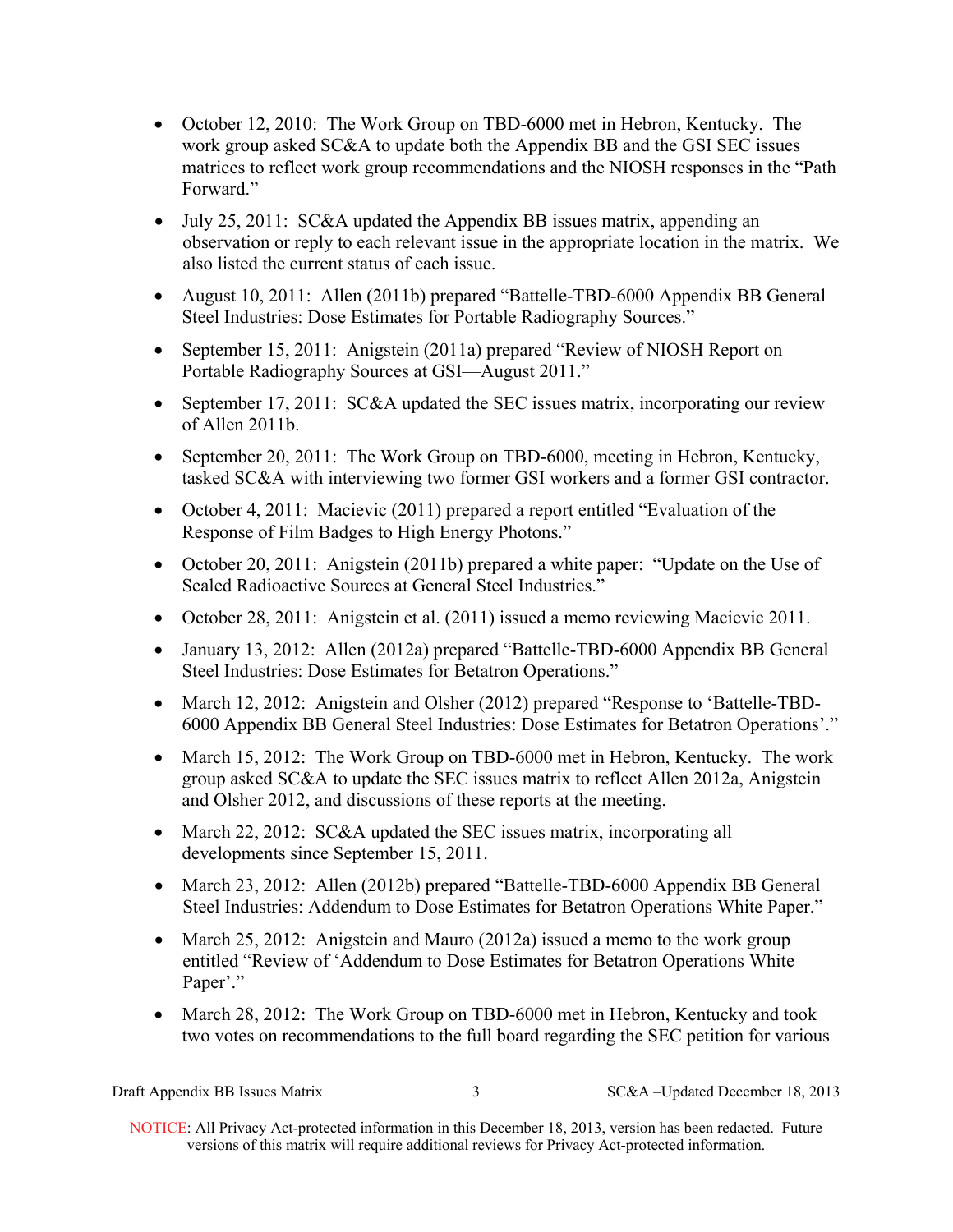periods. The work group also voted to transfer a number of issues from the SEC issues matrix to the Appendix BB matrix.

- May 30, 2012: Anigstein and Mauro (2012b) issued a memo to the work group updating SC&A's review of occupational internal dose at GSI.
- June 1, 2012: SC&A updated the SEC issues matrix, incorporating all developments since March 22, 2012.
- June 8, 2012: Allen (2012c) responded to Anigstein and Mauro (2012b).
- June 11, 2012: Anigstein and Mauro (2012c) issued a memo to the work group replying to Allen (2012c).
- June 14, 2012. The Work Group on TBD-6000 held a teleconference meeting, during which a work group member questioned the use of surrogate data from TBD-6000 (Allen 2011a) to characterize the airborne uranium concentrations at GSI. The work group voted not to recommend action on the GSI SEC petition to the full board, pending resolution of the surrogate data issue.
- June 20, 2012. The ABRWH, at its meeting in Santa Fe, New Mexico, tasked SC&A with reviewing the use of Allen's (2011a) surrogate data to characterize the airborne uranium concentrations during uranium handling operations at GSI.
- July 16, 2012. Anigstein (2012) transmitted a report reviewing the use of Allen's (2011a) surrogate data to characterize the airborne uranium concentrations during uranium handling operations at GSI.
- July 25, 2012. Anigstein et al. (2012a) transmitted a memo suggesting an alternative model for the calculation of uranium intakes at GSI.
- July 28, 2012. SC&A updated the matrix, including all developments up to the current date.
- August 28, 2012. The Work Group on TBD-6000 met in Hebron, Kentucky, and discussed the use of various surrogate data to characterize the airborne uranium concentrations during uranium handling operations at GSI. The work group also confirmed the closure of all remaining issues in the SEC issues matrix and/or their transfer to the present matrix.
- September 19, 2012. At the ABRWH meeting in Denver, Paul Ziemer, Chair of the Work Group on TBD-6000, presented a summary of the August 28 work group meeting, followed by Dave Allen of DCAS, who presented a summary of his recent report on the use of surrogate data for GSI uranium dust concentrations (Allen 2012d).
- November 6, 2012. Allen (2012e) compiled a list of 37 additional measurements of airborne uranium activity concentrations and evaluated their use as surrogates for GSI uranium dust concentrations.
- November 25, 2012. Anigstein et al. (2012b) independently analyzed Allen's (2012e)

| Draft Appendix BB Issues Matrix |
|---------------------------------|
|---------------------------------|

4 SC&A –Updated December 18, 2013

 NOTICE: All Privacy Act-protected information in this December 18, 2013, version has been redacted. Future versions of this matrix will require additional reviews for Privacy Act-protected information.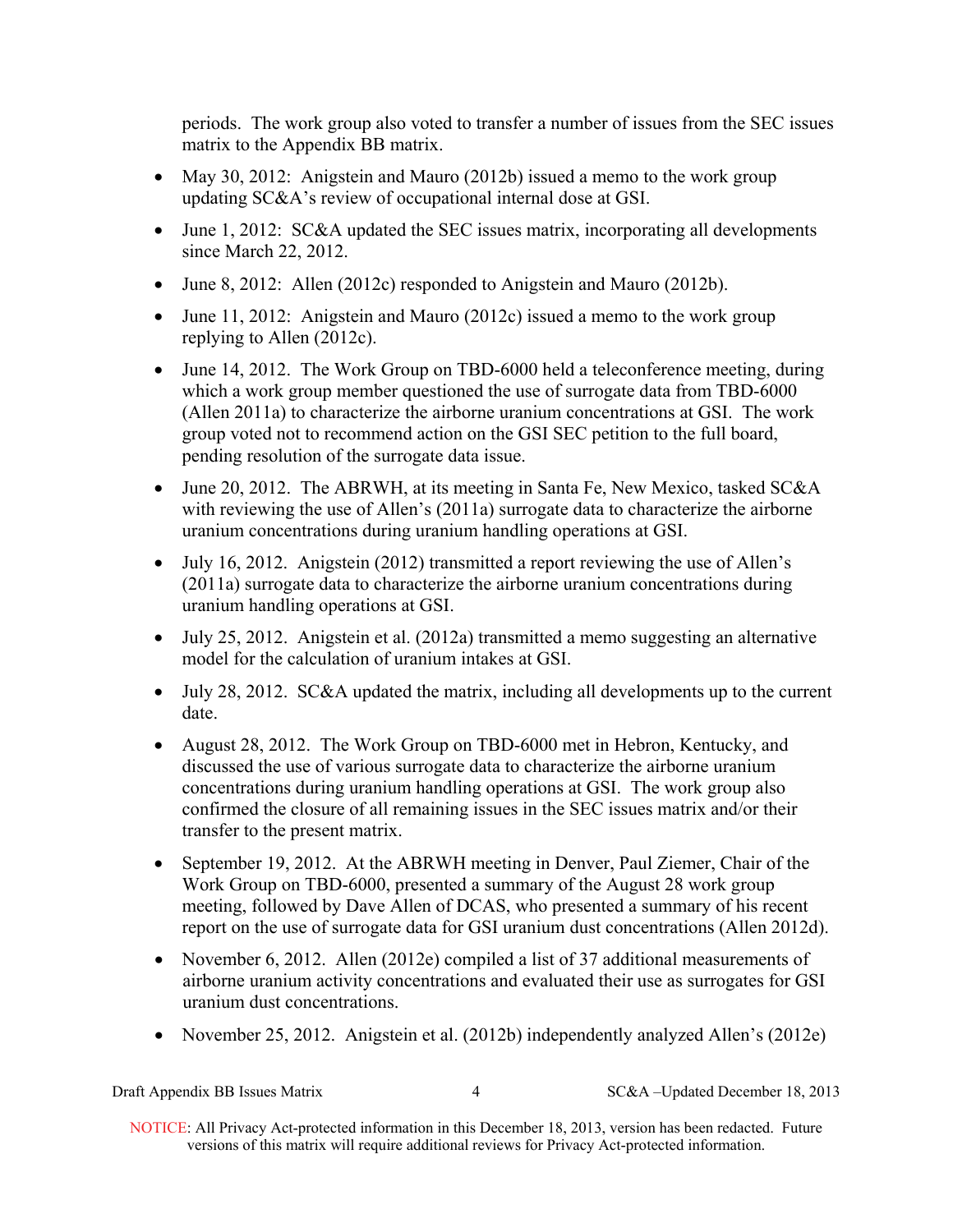new surrogate data.

• November 26, 2012. SC&A updated the matrix, transferring issues from the SEC issues matrix, as instructed by the Work Group on TBD-6000.

• November 28, 2012. The Work Group on TBD-6000 met in Hebron, Kentucky and voted on four motions. The first motion was to accept the recommendation on the use of surrogate data for the operational and residual periods for internal dose. The implication is that it would be used in conjunction with the TIB-70 procedure to determine the dose during residual period. The motion carried unanimously, with all four members voting. The next motion was to agree that NIOSH could reconstruct both internal and external doses during the "early" period: from the beginning of AEC operations (January 1, 1953, since moved back to October 1, 1952), until the end of the "Radium Era" [the AEC license for the use of  ${}^{60}$ Co sources was approved on April 18, 1962; however, the sources were not procured until May 21, 1962]. The motion carried with three ayes and one nay. The next motion was to accept the NIOSH recommendation that they can reconstruct doses during the second part of the operational period—from April 1962 to June 30, 1966. There were three ayes and one abstention. The final vote was to accept the NIOSH recommendation that they can reconstruct doses during the residual period: July 1, 1966–December 31, 1992. The motion carried unanimously, with all four members voting.

 December 10, 2012. DOE extends the beginning of the period of covered operations at GSI to October 1, 1952.

 December 11, 2012. At the ABRWH meeting in Knoxville, Paul Ziemer, Chair of the Work Group on TBD-6000, summarized the actions taken by the Board at its previous meeting, summarized the November 28 Work Group meeting, and reviewed the satus of the 10 SEC issues (as distinct from the 13 issues in the present matrix). He was followed by Dave Allen of DCAS, who presented a summary of the current status of the use of surrogate data for GSI uranium dust concentrations. Following a discussion, the Board voted on the SEC petition, with seven votes to deny, six votes to grant, and four members absent.

• February 4, 2013. Allen (2013a) compared SC&A and NIOSH estimates of doses from external exposure to the skin and to the whole body for various periods.

• February 7, 2013. During the ABRWH teleconference meeting, Ted Katz, DFO, announced the votes of the Board members absent from the December 11 meeting. The final vote was 9 to 8 to deny the SEC petition.

• February 12, 2013. Anigstein and Mauro (2013a) responded to Allen (2013a), indicating substantial disagreement with the NIOSH dose estimates.

• February 21 2013. The Work Group on TBD-6000 met in Hebron, Kentucky. NIOSH proposed a triangular distribution to characterize doses from external exposure to penetrating radiation during the radium era. The Work Group, NIOSH, and SC&A agreed to an upper limit of 12 or 15 rem, which were the AEC dose limits for various years during this time period. The mode was 9.69 rem, while the lower limit was  $\sim 6.3$ 

Draft Appendix BB Issues Matrix 5 SC&A –Updated December 18, 2013

 NOTICE: All Privacy Act-protected information in this December 18, 2013, version has been redacted. Future versions of this matrix will require additional reviews for Privacy Act-protected information.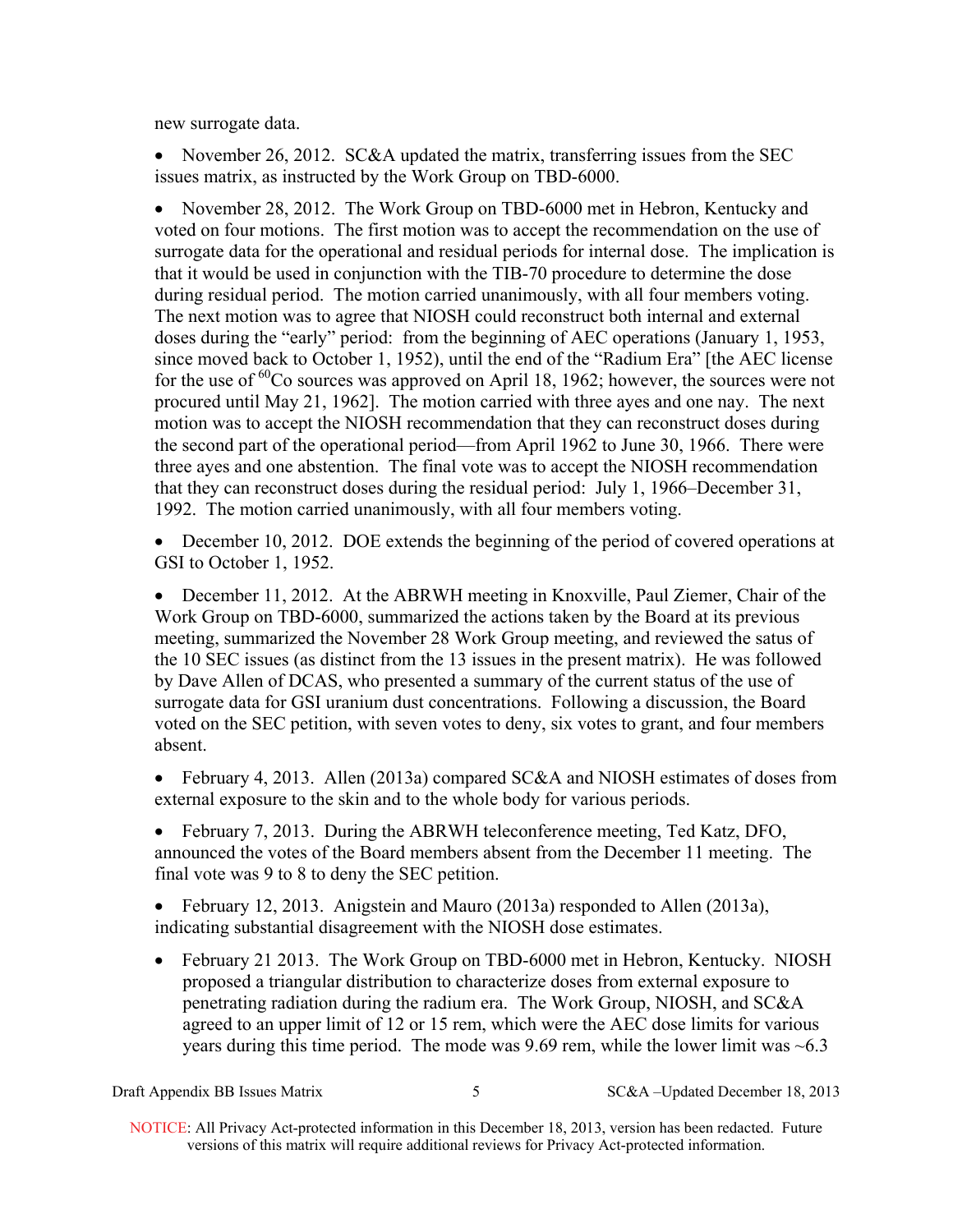rem. The rest of the discussion centered on which workers would be assigned this dose distribution, and which ones would receive a different dose that was not yet decided on. NIOSH and SC&A acknowledged differences in external dose estimates during the 1963–1966 time period, but these differences were not resolved.

- April 1, 2013. Allen (2013b) used exposure rates measured during a survey of the radiography facility in No. 6 Building to estimate the dose rates of 868 mrem/y to nonradiographers during the Radium Era. He also reviewed 284 claimants and found that 26 of them could be assigned to the radiographer category, based on their job descriptions. He then listed intakes of uranium dust, based on the previously agreed upon distributions of airborne dust concentrations derived from surrogate data.
- nonradiographers, and his dose estimate for the layout man following the Radium Era. April 23, 2013. Anigstein and Mauro (2013b) responded to Allen's (2013b) estimates of external doses. We disagreed with his calculated dose rates to nonradiographers during the Radium Era, his criteria for classifying claimants as radiographers or We also documented the change in the annual AEC dose limit from 15 to 12 rem as being implemented on January 1, 1961.
- April 24, 2013. Anigstein and Mauro (2013c) responded to Allen's (2013b) estimates of internal doses. We disagreed with the assignment of exposure times and of the use of a  $10^{-6}$  m<sup>-1</sup> resuspension factor during the residual period.
- April 26, 2013. The Work Group on TBD-6000 met by teleconference. In the course of the discussion on external doses during the Radium Era, NIOSH agreed to assign the radiographer doses to all workers who cannot be proved *not* to have primarily worked in the plant (i.e., the production areas). The actual dose to be assigned to such administrative workers was to be determined by NIOSH. During the following discussion of internal exposure, the Work Group instructed NIOSH and SC&A to schedule a technical call to achieve a better understanding of their respective models of uranium intakes.
- May 6, 2013. Allen (2013c) proposed that an external dose of  $571.5$  mR/y be assigned to administrative personnel.
- May 28, 2013. NIOSH and SC&A staff, together with Paul Ziemer, Chair of the Work Group on TBD-6000 and Ted Katz, DFO, participated in a technical conference call. NIOSH and SC&A clarified their positions regarding their respective models of exposure to uranium dust.
- June 4, 2013. Mauro and Anigstein (2013) agreed with Allen's (2013c) assignment of external doses to administrative personnel.
- June 7, 2013. Allen (2013d) demonstrated that the NIOSH model of airborne concentrations of uranium dust during uranium handling operations could be represented by a square-wave function.

Draft Appendix BB Issues Matrix 6 SC&A –Updated December 18, 2013

 NOTICE: All Privacy Act-protected information in this December 18, 2013, version has been redacted. Future versions of this matrix will require additional reviews for Privacy Act-protected information.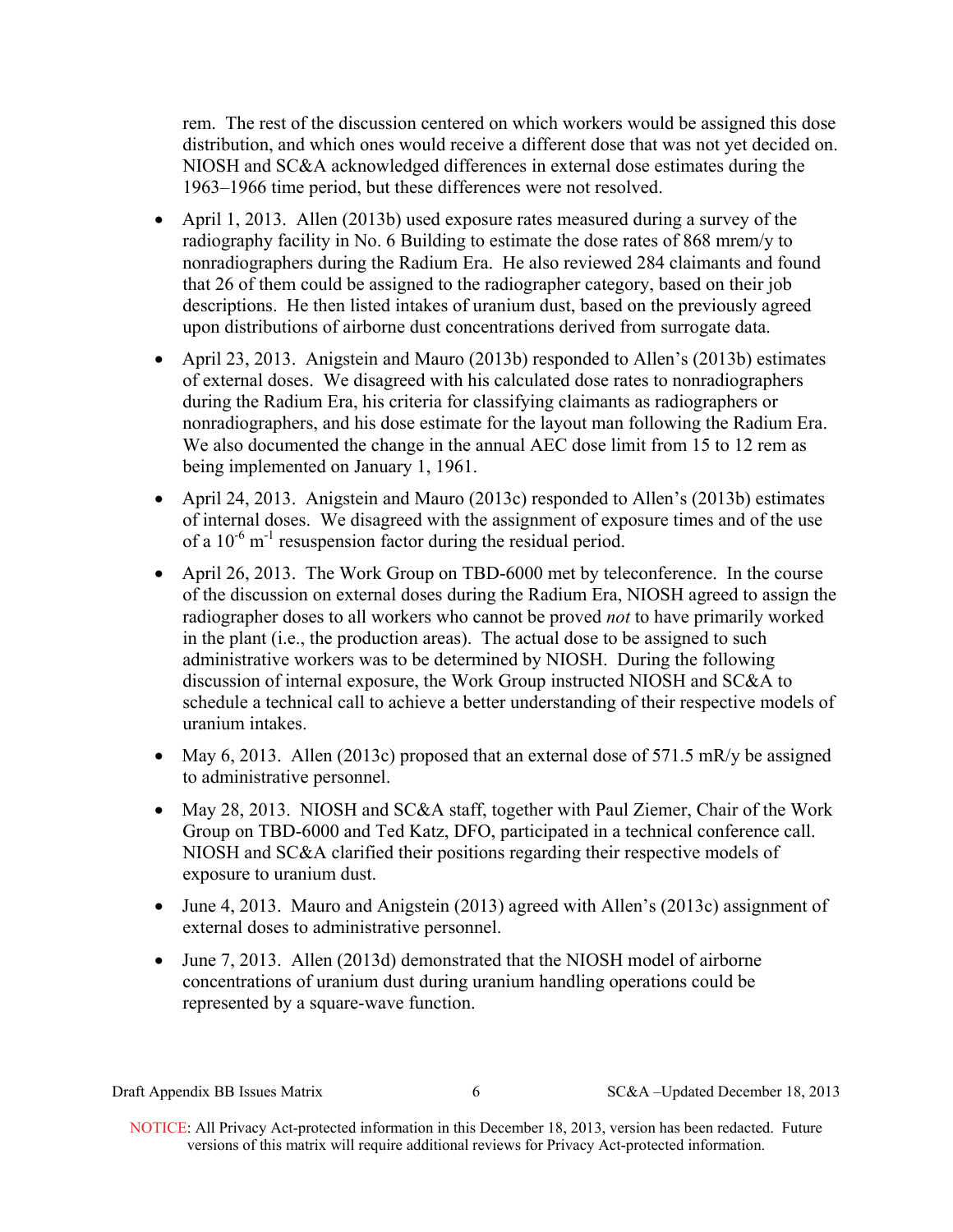- June 11, 2013. Mauro et al. (2013) reviewed and concurred with Allen's (2013d) square-wave approximation of uranium dust concentrations.
- June 20, 2013. The Work Group on TBD-6000 met by teleconference. Paul Ziemer, Chair of the Work Group, stated his understanding that the external exposure of 571.5 mR/y be assigned only to administrative personnel who did not routinely work in the production areas, regardless of their job description. Jim Neton, Associate Director for Science, concurred with that opinion and stated that a review of the claims showed very few cases that would qualify for that category—all others would be assigned the radiographers' doses. He also stated that NIOSH would expand the width of the square wave (along the time axis) assigned to each uranium-handling period interval to encompass the entire period of uranium handling hours in a given year. SC&A agreed with that concept.
- August 21, 2013. Allen (2013e) listed revised intakes of uranium during the operational period, based on exposure to the  $95<sup>th</sup>$ % ile concentration during 100% of the uranium handling hours. He also listed the triangular distributions of radiographer external doses for two periods during the Radium Era, and the external doses from penetrating radiation and ß rays to the layout men and the betatron operators following the Radium Era.
- October 6, 2013. Anigstein and Mauro (2013d) responded to Allen's (2013e) revised dose estimates. We were in substantial agreement with Allen's uranium dust intakes during the period 7/1/1958–6/30/1966. We disagreed with Allen's assignment of uranium handling hours during 10/1/1952–6/30/1958, which leads to an underestimate of intakes and is at variance with the agreement reached during the June 20, 2013, Work Group meeting. We did not agree that an RF of  $10^{-6}$  m<sup>-1</sup> is applicable to the residual period.
- October 10, 2013. Allen (2013f) reconstructed  $\beta$  doses to skin, using MCNPX input files furnished by SC&A in 2010. He then compared these results to those presented by Anigstein and Mauro (2013d) and found differences that could not be accounted for.
- October 11, 2013. The Work Group on TBD-6000 met by teleconference. SC&A proposed revising the changeover from the 15 rem to the 12 rem annual limit, the upper limit of the triangular distribution of radiographer doses during the Radium Era, to occur on January 1, 1961, the date the revised 10 CFR 20 went into effect. Also, SC&A observed that NIOSH had extended the Radium Era through 1963, whereas GSI had discontinued the use of radium in 1962. Due to different assumptions and exposure scenarios, the NIOSH external dose from penetrating radiation to the layout man dose was about one-half the dose calculated by SC&A. Jim Neton (NIOSH/DCAS) agreed to use the uranium handling hours for 10/1/1952–6/30/1958 proposed by SC&A for the calculation of internal exposure and for ß dose from uranium handling. Dave Allen (NIOSH/DCAS) agreed that the changeover from the 15 rem to the 12 rem annual limit will occur on January 1, 1961, and that the Radium Era should end at the end of 1962. SC&A cited an unreleased analysis that indicated that an RF of  $10^{-5}$  m<sup>-1</sup> during the

Draft Appendix BB Issues Matrix 7 SC&A –Updated December 18, 2013

 NOTICE: All Privacy Act-protected information in this December 18, 2013, version has been redacted. Future versions of this matrix will require additional reviews for Privacy Act-protected information.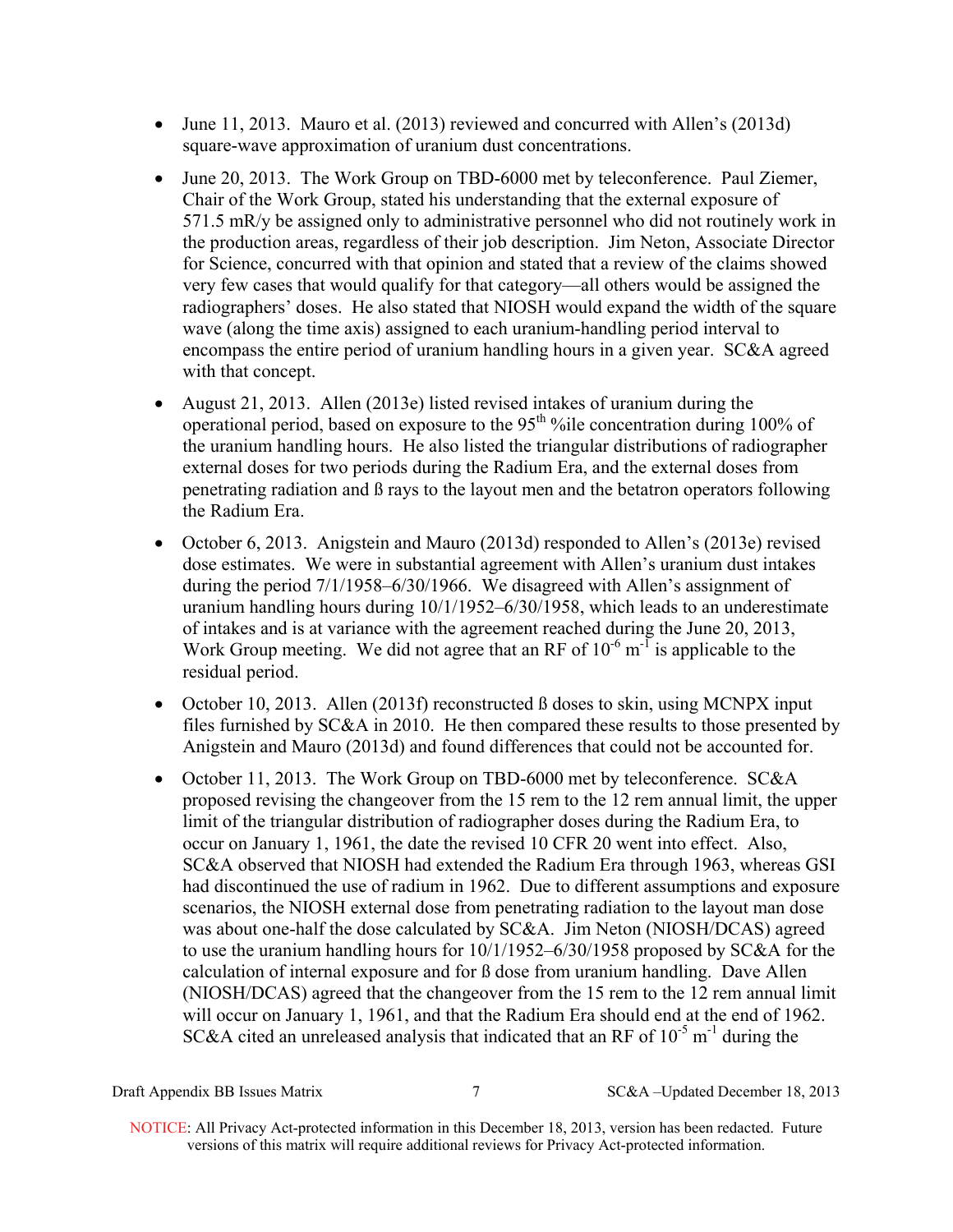residual period, together with the exponential decrease of airborne contamination levels recommended by OTIB-0070 (Sharfi 2012), was consistent with measurements in the Old Betatron Building made during the FUSRAP cleanup in 1993. We were asked to present these results in writing to the Work Group and NIOSH, and to exchange files and information with NIOSH in order to reconcile our respective calculations of skin doses from ß rays.

NIOSH agreed to contact Craig Yoder, vice president of Landauer, to confirm SC&A's information that, during the period of GSI operations, the control film badge was reported as *M*, not the actual dose recorded on the badge.

- October 22, 2013. Anigstein and Mauro (2013e) presented an alternative methodology of calculating resuspension during the residual period.
- November 5, 2013. In an e-mail message to members of the Work Group on TBD-6000, Neton (2013a) reported that Stu Hinnefeld, the director of DCAS, had communicated with Craig Yoder, a Senior Vice-President at Landauer. Mr. Hinnefeld confirmed SC&A's characterization of Landauer's practice of reporting the control film badge readings during the GSI period of operations. Dr. Neton stated that NIOSH proposes to adopt the limiting value for exposure to betatron operators proposed by SC&A.
- December 5, 2013. Anigstein and Mauro (2013f) presented an updated analysis of doses to the skin of betatron operators.
- December 10, 2013. Neton (2013b) stated that NIOSH will use an RF of  $10^{-5}$  m<sup>-1</sup> during the residual period.
- December 18, 2013. SC&A updated the matrix

# **Status Summary**

- Issue 1 (data sources): *In progress*, pending NIOSH revision of limiting external exposures (1963-1966), and limiting neutron exposures and skin doses during the entire operational period.
- Issue 2 (period of covered employment): SC&A recommends that this issue be *Closed.*
- Issue 3 (betatron beam intensity): SC&A recommends that this issue be *Closed*.
- Issue 4 (underestimate of stray betatron radiation): *In progress*, pending receipt by NIOSH of revised SC&A calculations of external exposures and neutron doses to the layout man.
- Issue 5 (other radiography sources): SC&A recommends that this issue be *Closed.*
- Issue 6 (skin dose) : *In progress*, pending NIOSH revision of skin doses, using MCNPX input files furnished by SC&A on 11/08/13*.*
- Issue 7 (residual radiation from betatron apparatus): SC&A recommends that this issue be *Closed*.

Draft Appendix BB Issues Matrix 8 SC&A –Updated December 18, 2013

 NOTICE: All Privacy Act-protected information in this December 18, 2013, version has been redacted. Future versions of this matrix will require additional reviews for Privacy Act-protected information.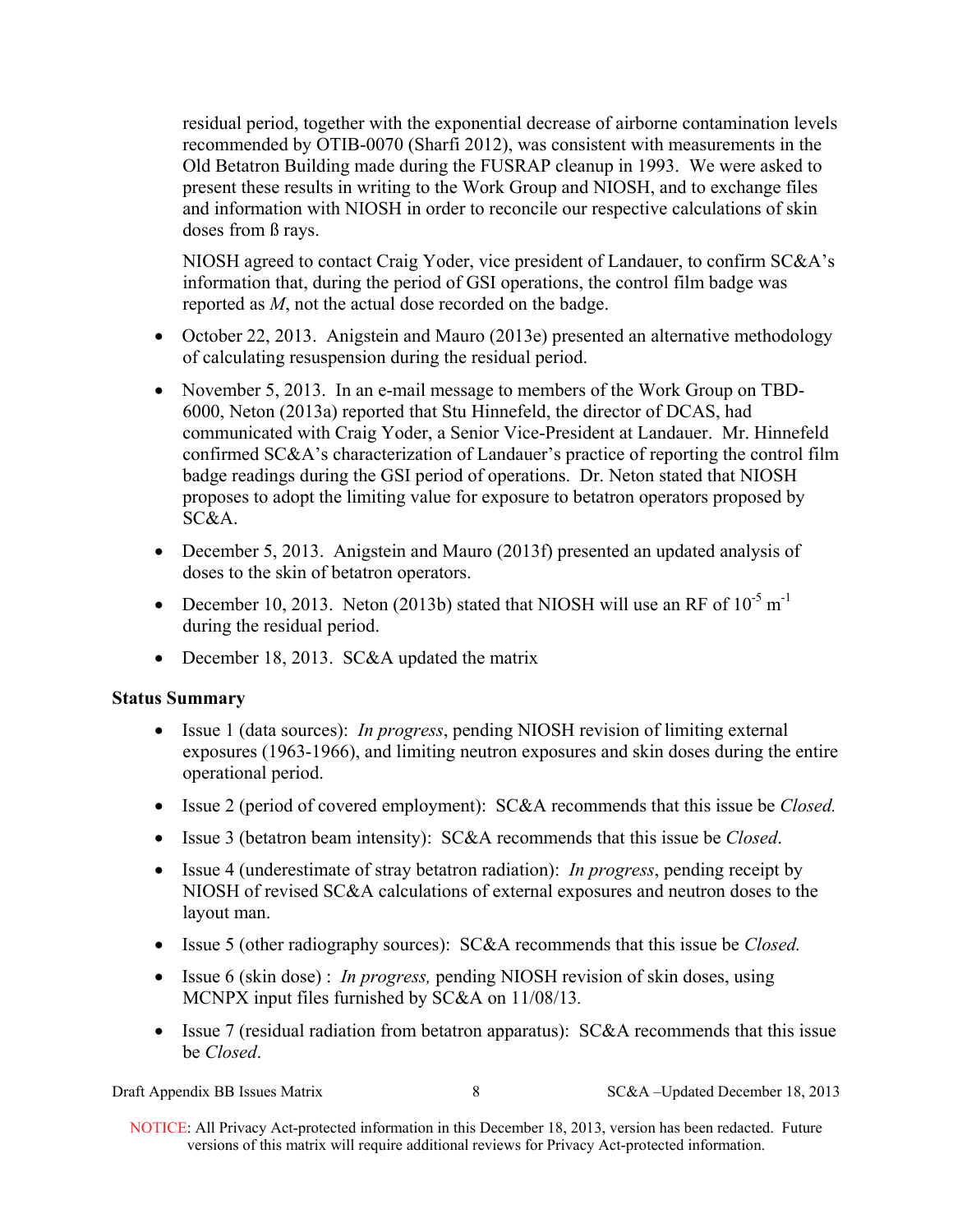- Issue 8 (work hours): *Closed* —Dr. Ziemer noted that the Work Group, NIOSH, and SC&A are in agreement.
- Issue 9 (work practices): SC&A recommends that this issue be *Closed*.
- calculations of neutron doses from irradiated uranium. . Issue 10 (dose rates from uranium): *Open,* pending NIOSH revisions of its earlier
- Issue 11 (doses to other workers): SC&A recommends that this issue be *Closed*, assuming NIOSH employs a claimant-favorable classification of claimants as production or administrative personnel, and assuming that the most claimant-favorable doses or exposures will be assigned to production (plant) personnel from among the various scenarios for photon exposures and neutron and skin doses.
- Issue 12 (surface contamination and resuspension):  $SC&A$  recommends that this issue be *Closed*.
- Issue 13 (incorrect units): *In Progress*, pending completion of revised Appendix BB.

# **Level of Importance**

We have assigned four levels of importance to these issues, which we define in the following manner:

- **High**: Capable of having a significant impact on individual dose reconstructions and hence on the probability of causation (POC) for the claimants.
- **Medium**: Could alter the POC for some individuals.
- **Low:** Recommended technical improvements in the accuracy of dose reconstructions, but unlikely to have major impacts in most cases.
- N/A: Not applicable because issue was closed by action of the Work Group or SC&A recommends that the issue be closed.

We have assigned the following levels of importance to these issues:

- Issues 1, 4, and 6: *High*
- Issue 10: *Medium*
- Issue 13 (use of correct and consistent units of dose and exposure): *Low*
- Issues 2, 3, 5, 7–9, 11–12: *N/A*

Draft Appendix BB Issues Matrix 9 SC&A –Updated December 18, 2013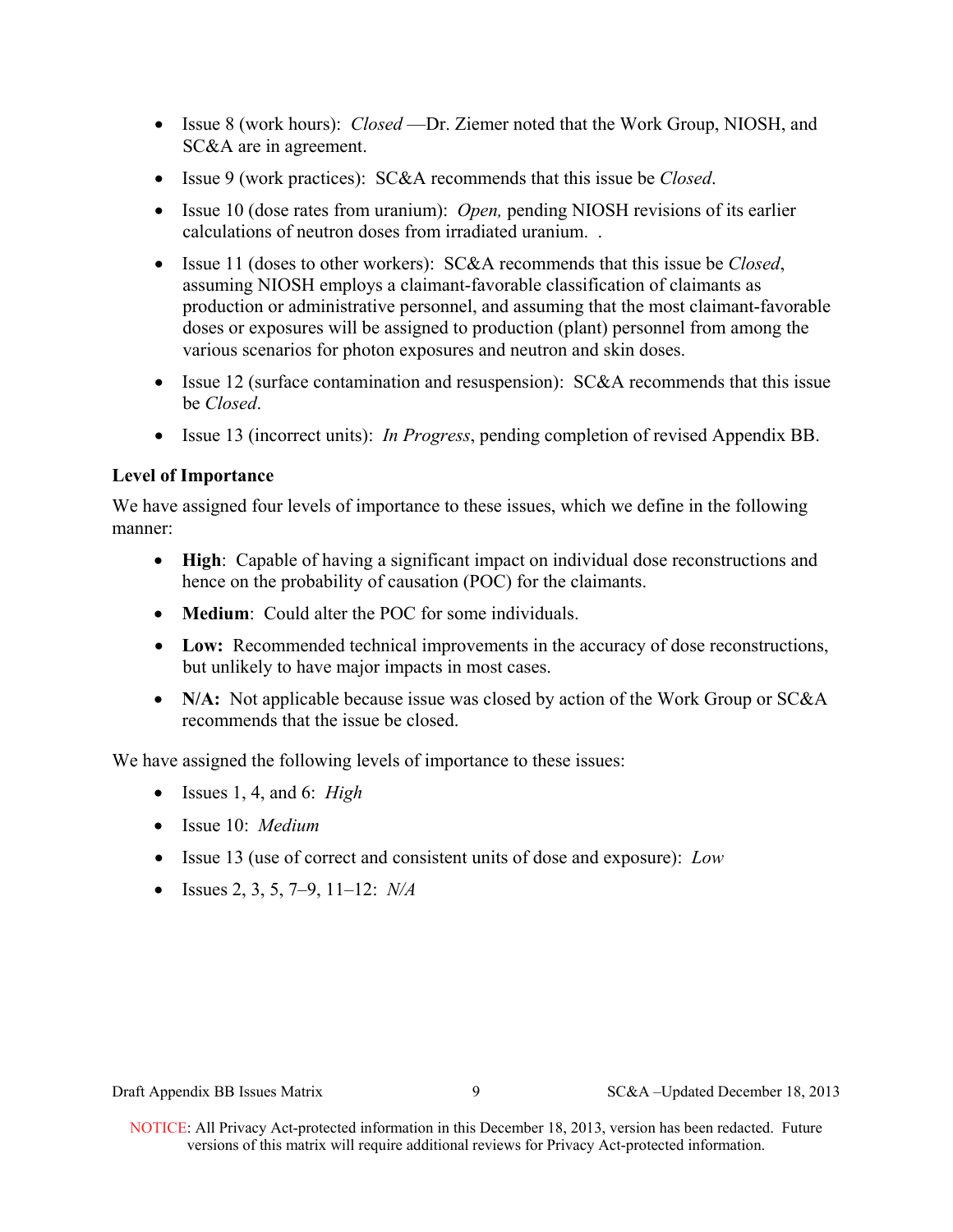# **Issue Resolution Matrix for SC&A Findings on Appendix BB to TBD-6000**

### **Issue 1: Completeness of Data Sources**

**SC&A Finding**: The authors of Appendix BB have not utilized some key information on the GSI Granite City site. For example, they failed to note the presence of two betatrons, housed in two different buildings, as indicated in the reports by Murray and Uziel (1992), and Murray and Brown (1994), and as was brought out at the General Steel Industries Worker Outreach Meeting on August 21, 2006. Other examples of incomplete utilization of available data are presented in the context of other findings discussed below.

**NIOSH Response** (6/19/08): The information was used in the preparation of the appendix though it was admittedly not well documented. The presence of a second betatron likely would not change the modeled exposure (since a worker could be in proximity to only one at a time), but information that has been refined since the earliest discussions might affect the modeled dose. However, NIOSH has obtained film badge results for the betatron operators and is in the process of comparing this data to the modeled doses.

**Board Action (**12/16/09): Discussed at meeting of the Work Group on TBD-6000/6001.

Action items: (4/24/10) (ABRWH 2010):

- Concerning Landauer report on Picker X Ray film badge records, NIOSH is still awaiting a report back from Landauer. (*Reference: p. 125 of the 12/[16]/09 transcript*.)
- NIOSH is to evaluate new source term information (that had been identified by the petitioner) to determine if Appendix BB needs to be updated/revised. (*Reference: p. 125 of the 12/[16]/09 transcript.)*

**SC&A Observations** (7/23/11)**:** During a telephone conversation with Robert Anigstein (SC&A), the late , former betatron supervisor, hypothesized that since GSI purchased x-ray film from Picker, they might have obtained their film badges from that company before switching to Landauer in November 1963. This hypothesis was buttressed by our learning that Picker had, in fact, offered film badge dosimetry services, and that there were currently one or more file cabinets labeled "Picker" at Landauer. However, the Atomic Energy Commission (AEC) licensing records indicate that film badges during 1962–1963 were provided by the Nuclear Consultants Corporation (no longer in business).

7/28/12**:** NIOSH should take note of information about external exposures prior to the Landauer film badge program that started in November 1963. Specific data include the exposure records for that, together with information obtained by SC&A in interviewing Mr. , demonstrate that there was a film badge monitoring program as far back as 1957. Additional information is the report to AEC that AEC external exposure limits were never exceeded from 1953 onward.

In calculating internal exposures from intakes of uranium, NIOSH should take note of the contamination survey of the Old Betatron Building prior to the cleanup under FUSRAP in June 1993.

**Board Action** (8/28/12): During the meeting of the Work Group on TBD-6000, an advocate for the GSI workers, participating by telephone, reported that aggressive cleanups of the Old Betatron Building were performed after the shutdown of the facility. The work group decided that, in light of the advocate's report, the 1993 FUSRAP data cannot be used to back-calculate uranium deposition during the operational period.

**SC&A Observations** (12/18/13): NIOSH utilized information furnished by Mr. , including his occupational external exposure history, information from the GSI correspondence with the AEC, AEC occupational exposure limits, interviews with other site experts, and the results of SC&A's MCNPX

Draft Appendix BB Issues Matrix 10 SC&A –Updated December 18, 2013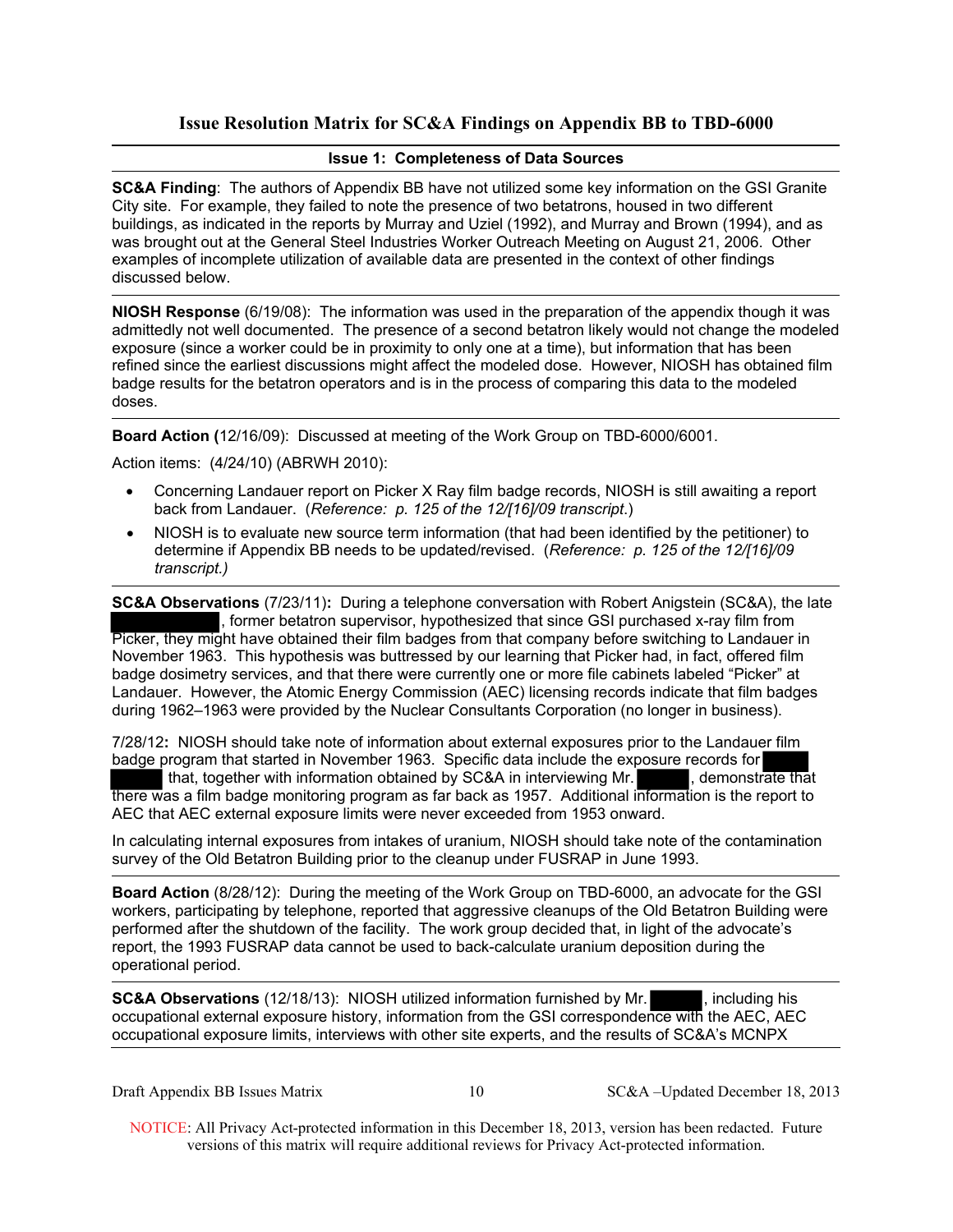simulations, to derive estimates of external exposures during the Radium Era. Full use has also been made of information collected on uranium air concentrations from similar operations at other sites and on resuspension factors, as well as data from the FUSRAP cleanup report (Murray and Brown 1994) and purchase orders from the Mallinckrodt Chemical Works, to derive uranium intakes.

We have obtained information from Landauer regarding the reporting of doses to the control badge, which NIOSH has used in modeling the betatron exposures of the layout man. We have also revised our assessments of skin doses from irradiated metals. We are currently re-evaluating the external exposure of the layout man to irradiated metal and the limiting doses from external exposures to neutrons. We will share these results with NIOSH as soon as they are available.

 **Status** (12/18/13)**: In progress**, pending NIOSH revision of limiting external exposures (1963-1966), and limiting neutron exposures and skin doses during the entire operational period.

### **Issue 2: Period of Covered Employment**

**SC&A Finding**: Appendix BB states that the covered activities took place in 1953–1966. It is plausible and claimant favorable to assume that this work began in 1952. We base this assumption on Atomic Energy Commission "Correspondence Reference Form," with a hand-corrected date of December 5, 1952, that has a summary titled, "Regarding ingots of uranium metal furnished to General Steel Castings Co. for betatron testing." Since the Army installed the first betatron in Granite City in January 1952, an event that was reported in a local newspaper, it seems likely that Mallinckrodt would have taken advantage of this facility at an early date.

**NIOSH Response** (6/19/08): NIOSH uses the official covered period established by the Department of Labor, and does not have the authority to amend that covered period. It is our understanding that this information was available at the time the period was established for GSI; however, we will forward the information to the DOL for their consideration.

**Board Action** (12/16/09): Discussed at meeting of the Work Group on TBD-6000/6001.

Action item (4/24/10) (ABRWH 2010):

 NIOSH to confirm that DOL received information concerning a possible start date for the covered period (1952 rather than 1953). *(Reference: p. [151] of the 12/[16]/09 transcript*.)

**SC&A Reply** (7/23/11): We have not seen any further communication regarding receipt by DOL of information from NIOSH. We have since found an announcement by the U.S. Army on January 13, 1952, regarding the installation of a betatron at GSI in Granite City, Illinois, reported in the New York Times on the following day. The assumed 1953 starting date is based on a single AEC memo, which is cited by DOE in qualifying the site for inclusion in FUSRAP. DOE would have had no incentive to determine if the starting date could have been 1952, since that would not have affected the eligibility of the site for FUSRAP. DOL should be informed that it is at least equally likely that AEC started utilizing the GSI betatron in 1952 as in 1953.

**Conclusion**: An additional year of covered employment may affect the POC for some claimants.

**DOE Action** (12/10/12): Beginning of period of covered operations at GSI extended to October 1, 1952.

**Status** (12/10/12)**:** SC&A recommends that this issue be closed**.** 

Draft Appendix BB Issues Matrix 11 SC&A –Updated December 18, 2013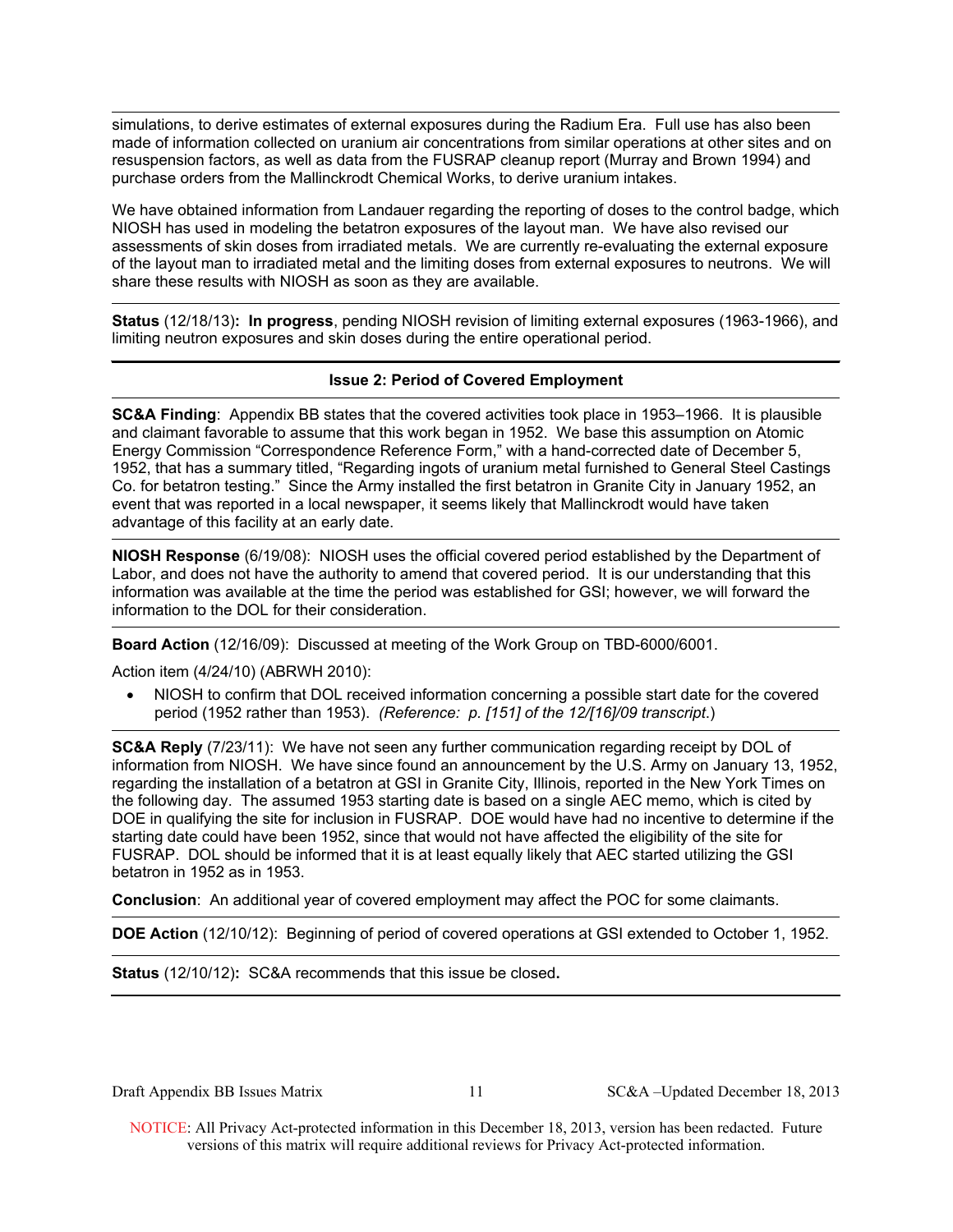### **Issue 3: Underestimate of Betatron Beam Intensity**

**SC&A Finding**: Allen and Glover (2007) assume a betatron beam intensity of 100 R/min (without the aluminum beam-flattening compensator) at a distance of 3 ft from the target. They cite an interview with Jack Schuetz as the source of information that the betatron beam had a "design maximum" output of 100 R/min. This value is inconsistent with the material furnished by Schuetz (2007), which lists outputs of up to 282 R/min. It is also inconsistent with the Allis-Chalmers acceptance criteria for the betatron tubes, which required a minimum output of 220 R/min at 25 MeV. We find that assigning an uncompensated intensity of 250 R/min at 3 ft is reasonable and claimant favorable.

### **NIOSH Response** (6/19/08): To be clear, Mr. Schuetz indicated

*"Tubes manufactured in the early 1950s produced outputs between 125-150 R/M, the 1960s between 200-275 R/M and by the late 1970s, between 300-375 R/M @ 25 Mv. These levels were only obtainable in my laboratory machine with varying percent reductions depending on individual field locations and whether in-house maintenance personnel or my trained service engineers installed the tubes."*

Mr. Schuetz then went on to list the last 7 tubes purchased by GSI in a table. The shipping dates ranged from 12-29-1969 to 5-31-1973. The output at 25 Mv ranged from 260 to 282. At the 8/11/2006 worker outreach meeting, operators recalled values of 100 R/M from the old betatron and 250 R/M from the new betatron. Based on worker accounts, NIOSH concluded that the old betatron, which dated from the early 1950's could only develop 100 R/m in use at GSI, while the new betatron could develop 250 R/m. This information, along with other refined information and possible issues with uranium [activation], could affect the modeled dose, but NIOSH has obtained film badge results for the betatron operators and is in the process of comparing this data to the modeled doses.

However, as indicated in the SC&A review, NIOSH has obtained film badge results for betatron operators. We are in the process of comparing this data to the modeled estimates provided by both the appendix and SC&A.

**Path Forward** (10/08/10) (Allen 2010): NIOSH proposes using a value of 100 R/min for the old betatron machine and 250 R/min for the new betatron machine. This is in keeping with recollections of former GSI radiographers that indicate the old betatron had a lower output.

**Board Action** (10/12/10): Paul Ziemer, Chair of TBD-6000 Work Group, confirmed that NIOSH and SC&A agreed that the unmodulated output of the new betatron should be modeled as 250 R/min at 3 ft from the internal betatron target, which is reduced to approximately 160 by the aluminum beam-flattening compensator. It was also agreed that the output of the old betatron should be modeled as 100 R/min, with the compensator in place.

**New Betatron Model** (1/13/12 and 3/23/12): Allen (2012a and 2012b) updated the NIOSH betatron model, which utilized the higher output of the 25-MeV betatron as the limiting case for both the new and the old betatrons.

**Status** (11/26/12)**:** SC&A recommends that this issue be closed.

### **Issue 4: Underestimate of Stray Radiation from Betatron**

**SC&A Finding**: Appendix BB understates the stray radiation during the operation of the betatrons. Our calculations show higher dose rates in the control rooms than the 0.72 mrem/h cited in the Appendix. We calculated effective dose rates of 208 mrem/h on the roof, which was occasionally occupied by maintenance workers, 22 mrem/h in a restroom, and up to 51 mrem/h in other areas accessible to

Draft Appendix BB Issues Matrix 12 SC&A –Updated December 18, 2013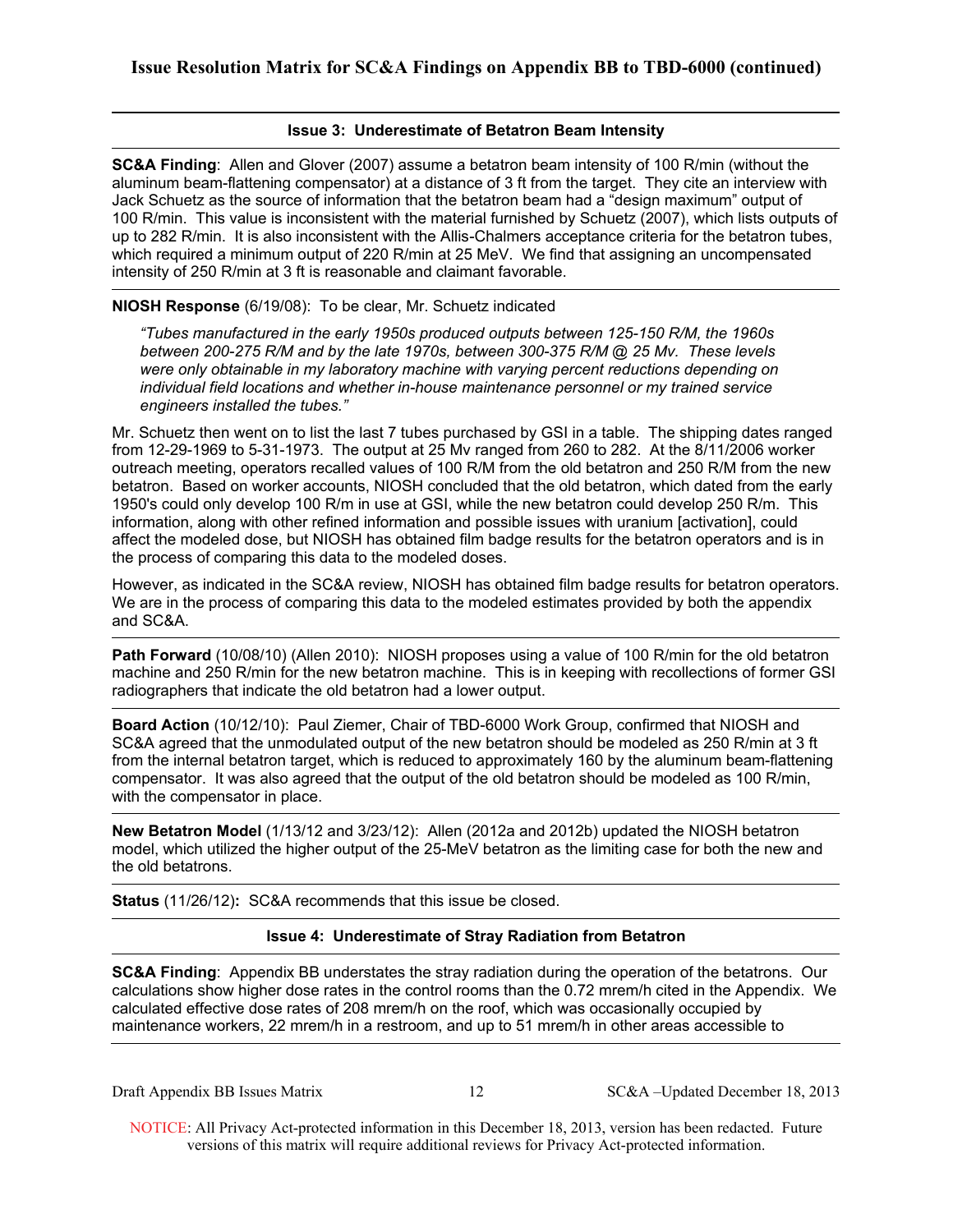workers while the betatron was in operation. The Appendix ignores neutrons generated in the betatron target, which make a minor but potentially significant contribution to the effective doses.

**NIOSH Response** (6/19/08): As indicated in the SC&A review, NIOSH has obtained film badge results for betatron operators. We are in the process of comparing this data to the modeled estimates provided by both the appendix and SC&A. The data includes an area dosimeter from the Betatron control room.

### **Path Forward** (10/08/10) (Allen 2010):

### New Betatron Building:

- duration of exposure, time between exposures, etc.); Develop exposure scenarios for betatron x-ray examination, "shooting scenarios" (shooting angle,
- (working on the roof, occupying the rest room, etc.); Develop scenarios for potential worker exposures during betatron operations "worker scenarios"
- Develop a model of the betatron building using new dimension information and "calibrate" the model using the 80 Ci Co-60 source survey;
- Determine dose rate at various locations associated with "worker exposure scenarios" from each of the "shooting scenarios" and include the betatron control room as one location; and,
- room. Combine dose rates from various combinations of "shooting scenarios" into realistic combinations consistent with a heavy utilization but not to exceed 10 mrem per 168 hours in the betatron control

### Old Betatron Building:

Similar path forward for the Old Betatron except "worker exposure scenarios" change and there is no "calibration" survey.

**SC&A Reply** (7/23/11)**:** Before assuming that the dose inside the betatron control room did not exceed 10 mrem per 168 hours, NIOSH needs to establish the following:

- Was film badge No. 001, called "BETATRON CTL," in fact kept in the betatron control room?
- Since there were two betatrons operating at the time, in two separate buildings, do we know which of the two control rooms housed this badge?

Absent any records or worker testimony, we do not agree that this is a correct, claimant-favorable assumption on which NIOSH should base its exposure model.

We also question the assumed MDL of 10 mrem, based on the following observations by Joseph Zlotnicki, CHP (former Landauer official, currently member of SC&A staff):

*Following is my opinion regarding the Landauer film dosimetry MDL for high energy photons. (>250 keV).* 

*While a film dosimeter can readily measure 10 mrem of low energy photons, it is a much more difficult task once the photon energy reaches a few hundred keV or above. The over-response of* 

*the film emulsion to x-rays around 40 keV by a factor of 30 was a blessing and a curse for film badge dosimetry and was one of the reasons that film has largely been replaced.* 

It is very difficult to say what the MDL would be for high energy photons, but it almost certainly *was higher than 10 mrem, even on a good day. Below are some of the factors that one would need to consider in deriving the MDL. Note that some items are systematic and some vary day to day and person to person:* 

Draft Appendix BB Issues Matrix 13 SC&A –Updated December 18, 2013

 NOTICE: All Privacy Act-protected information in this December 18, 2013, version has been redacted. Future versions of this matrix will require additional reviews for Privacy Act-protected information.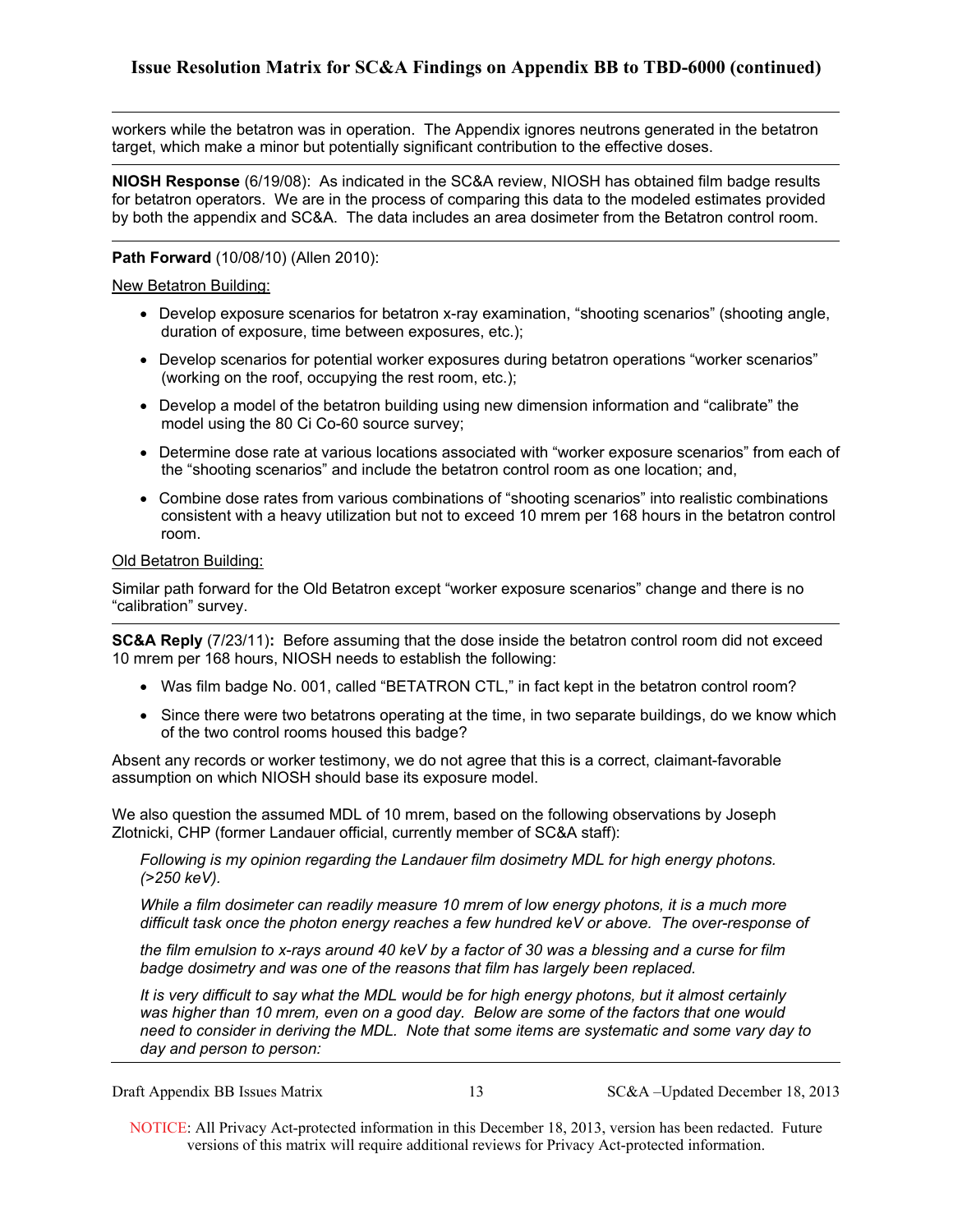- *Film type*
- *Base fog (age since manufacture and storage conditions)*
- *Processing*
- *Storage during the issuance period*
- *Background radiation levels*
- *Storage and handling of background, calibration and control film*
- **•** Densitometer calibration, sensitivity and step size per density unit
- *Calibration methods, energy and lowest dose point*
- *Rounding and truncation preference*
- *Film holder design*
- *Wear location on body (backscatter)*

*As can be seen, there are numerous sources of variation. Based on my experience, a single click (i.e. the smallest quantum of dose) on a good densitometer would have been on the order of 15 mrem for high energy photons. Remember, the assigned dose is determined by subtracting two numbers that are derived from the density on the user film and the density on the background or "blank." The subtraction was probably done in terms of dose, not density, however. In other words, the density on the two films being compared was converted to dose and subtracted in the dose, not density, domain.* 

*Other film system reviews have recommended using 40 mrem as the MDL, including the National Research Council report on atmospheric testing and ORAU reports on DOE sites. This might be a little high for Landauer's system, but 20 mrem to 30 mrem might be a better choice than 10 mrem for high energy photons.* 

**NIOSH Response** (10/04/11): Macievic (2011) prepared a report entitled "Evaluation of the Response of Film Badges to High Energy Photons."

**SC&A Reply** (10/28/11): Anigstein et al. (2011) issued a memo reviewing Macievic 2011. We concluded that the Landauer film badge dosimetry reports for GSI during the 1963–1966 time period are comparable in accuracy to reports of other film dosimeters used at other facilities during that era, and are also comparable to current dosimetry practices.

**NIOSH Response** (1/13/12): Allen (2012a) assessed the exposures of the layout man working just outside the entrance to the New Betatron Building. The analysis utilized 15 betatron/object geometries, then selected two geometries that would result in a dose of 10 mrem/week at the assumed film badge rack location, assuming the use of a control badge.

**SC&A Reply** (3/12/12): Anigstein and Olsher (2012) observed that Allen (2012a) assumed a lead shield between the New Betatron Building and the No. 10 Finishing Building that might have not been present prior to 1968, the date of a GSI application to amend their AEC license to permit the use of an 80-Ci <sup>60</sup>Co source. We found that (1) the betatron radiographic geometries are unrealistic and not necessarily representative of GSI operations; (2) there is insufficient evidence for the assumption of a betatron control badge; (3) the location of the film badge storage rack was not consistent with worker testimony.

**NIOSH Response** (3/23/12): Allen (2012b) revised the previous analysis, removing the lead shield, but retaining a thick steel shield. He also moved the location of the film badge rack, but retained other aspects of the analysis.

**SC&A Reply** (3/25/12): Anigstein and Mauro (2012a) observed that the external exposures to photon, neutron, and beta radiation assigned by NIOSH to the layout man were 2- to 4-fold lower than the limiting

14 SC&A –Updated December 18, 2013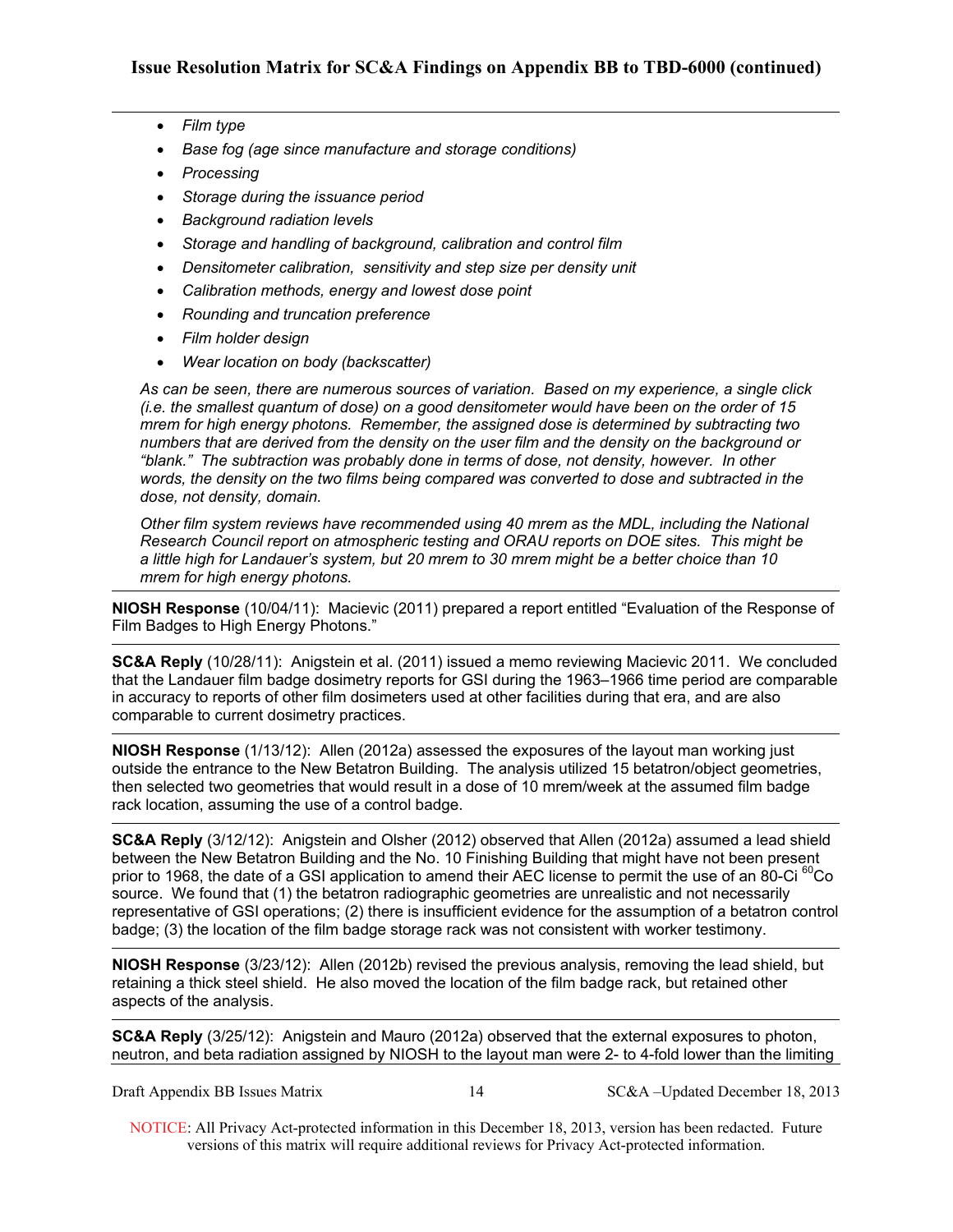exposures proposed by SC&A. We found that the revised NIOSH MCNPX model placed the film badge rack at a greater distance from the control room but separated by only an air-filled space, neglecting interior walls and intervening equipment. This would increase the exposure rate at the location of the rack and thus suppress the calculated exposures of the workers. We found a lack of realism in assigning doses to the layout man for 1953–1966 based on exposure to stray radiation from the new betatron, since this machine was first installed near the end of 1963.

### **Board Action** (3/28/12):

SEC Issue 2: Incomplete Monitoring of Workers, 1964–1966, was discussed at the meeting of the Work Group on TBD-6000 on March 28, 2012. Paul Ziemer, the work group chair, summarized SC&A's position as "[U]sing reasonable bounding claimant-favorable assumptions and the latest calculations tools, . . . it is possible to reconstruct doses for the period January '64 to '66." Following a suggestion by David Allen and James Neton of NIOSH, with Robert Anigstein of SC&A concurring, the work group voted that this issue should be transferred to the Appendix BB issues matrix. In conclusion, Dr. Ziemer observed: That doesn't preclude an SEC in the later years, depending on how this comes out.

SEC Issue 6: Underestimate of External Exposure of Unmonitored Workers—the work group agreed that this issue should be transferred to the Appendix BB issues matrix.

SEC Issue 8: Incomplete Model Used for Exposure Assessments––the work group agreed that this issue should be transferred to the Appendix BB issues matrix.

**SC&A Observation** (10/11/13): At the October 11, 2013 W-G meeting, NIOSH agreed to contact Landauer to confirm our information that, during the period of GSI operations, the control film badge was always reported as *M*, regardless of the actual dose recorded on the badge.

**NIOSH Communication** (11/05/13): In an e-mail message to members of the Work Group on TBD-6000, Neton (2013a) reported that Stu Hinnefeld, the director of DCAS, had communicated with Craig Yoder, a Senior Vice-President at Landauer. As reported by Mr. Hinnefeld, Dr. Yoder stated that:

- Pieces of film were kept at Landauer from each batch of film to be used as internal controls.
- When a set of customer films were returned, internal controls from that batch of film were included in the development and reading process.
- Optical Density (OD) from internal controls is subtracted from the OD of all customer badges.
- During the 1960s, ODs of customer badges are converted to units of dose.
- The customer control result in mR is subtracted from all customer badges, including customer control. Customer control is reported as *M*.
- For example, if a customer control read 30 mR after subtraction of internal control, it would it be reported as *M*.
- If the customer control read 50 mR or higher, the customer would be told what it read and what value had been subtracted from all customer badges, but the customer control would still be reported as *M*.

Based on Landauer's practice of subtracting the control badge result from itself, the NIOSH proposed method for bounding exposures to betatron workers at GSI cannot be used. Thus, NIOSH proposes to adopt the limiting value for exposure to betatron operators proposed by SC&A, which does not rely on the use of film badge data.

 **Status** (12/18/13)**: In progress**, pending receipt by NIOSH of revised SC&A calculations of external exposures and neutron doses to the layout man.

Draft Appendix BB Issues Matrix 15 SC&A –Updated December 18, 2013

 NOTICE: All Privacy Act-protected information in this December 18, 2013, version has been redacted. Future versions of this matrix will require additional reviews for Privacy Act-protected information.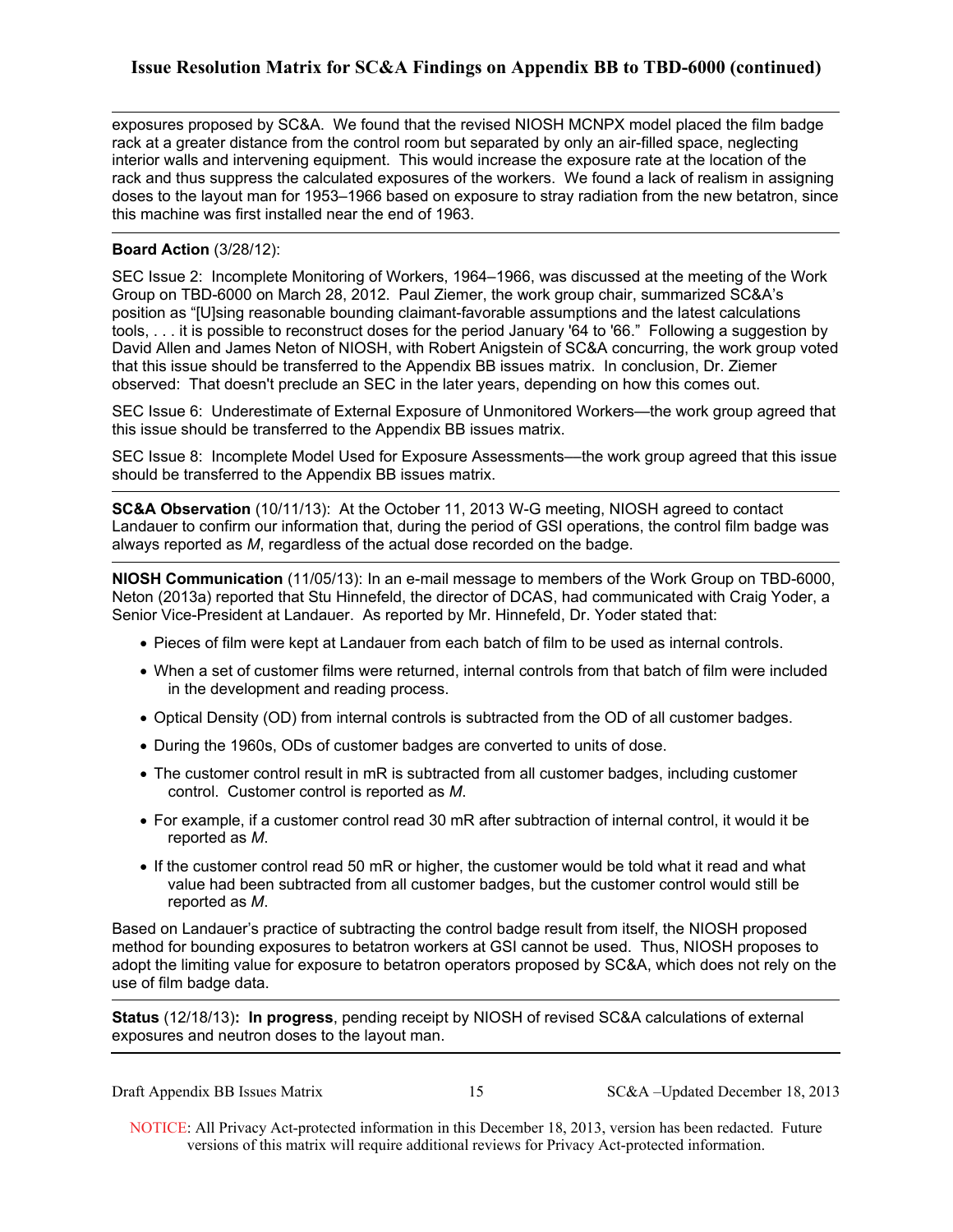### **Issue 5: Failure to Assess Other Radiography Sources**

**SC&A Finding**: Allen and Glover (2007) acknowledge the use of other radiography sources, notably 60Co, but dismiss the doses from these sources, stating that the doses from the betatron would be more limiting. As shown in our analysis, an 80-Ci <sup>60</sup>Co source produced a dose rate of up to 960 mrem/h on the roof of the New Betatron Building, and rates of 12–16 mrem/h in other locations outside the building. Furthermore, stray radiation from a 250-mCi <sup>60</sup>Co source that was used in a lightly shielded structure could have produced dose rates in accessible areas of 9–17 mrem/h.

These rates are one to three orders of magnitude higher than the stray radiation cited in the Appendix.

**NIOSH Response** (6/19/08): As indicated in the SC&A review, NIOSH has obtained film badge results for betatron operators. We are in the process of comparing this data to the modeled estimates provided by both the appendix and SC&A. The data includes operators that indicated they used the sources.

### **Path Forward** (10/08/10) (Allen 2010):

GSI Co-60 sources (1962 on)

- Develop worker exposure scenarios–both radiography room and open area radiography
- Radiographers reported to wear film badges when working with isotopes
- Divide film badge readings into normal and incident readings (assume over 100 mr in a week is an incident)
- Determine frequency and amount of incident exposures and distribution of remaining doses.
- Reconcile "normal" film badge readings with radiographer exposure scenarios
- Add incident exposure based on frequency and amount of incidents

### X-ray Machines

- X-ray machine usage described as being infrequent.
- Radiographers wore film badges during betatron operations and source operations (when film badges were issued). A natural assumption is that they would have worn them for x-ray machine operations as well.
- examined. It is not realistic to believe it would be routinely pointed at a nearby individual. • Photon beam from an x-ray machine is directional and pointed at a piece of equipment being
- steel. Compare dose rates to other sources to determine if further analysis is necessary.<br>Ra-226 sources • Develop model to determine exposure rate from machine photon leakage and backscatter from

SC&A presented a model for exposure from a 500-mg Ra-226 source using a fishpole technique. In the model it is assumed the radiographer holds the source for the duration of the exposure. The technique is sometimes performed in that manner but cannot be performed for very long durations because variance in the position of the source will affect the clarity of the radiograph. Therefore, the technique requires the radiographer to hold the source very steady for the duration of the exposure. The fishpole technique can also be used as a technique to move the source from the shielded container and placing it in a location for the x ray. In both cases, a one minute duration is not unrealistic.

A former GSI worker remembered seeing a pole he believed to be the fishpole for radiography and estimated its length to be 12 feet. The purpose of the pole is to increase the distance between radiographer and source. The estimate of the source being 1 meter from the radiographer leaves nine feet remaining and defeats the purpose of using a pole. It is more realistic to believe the radiographer is in the middle of the length of pole or near the opposite end from the source. The middle of the pole would

Draft Appendix BB Issues Matrix 16 SC&A –Updated December 18, 2013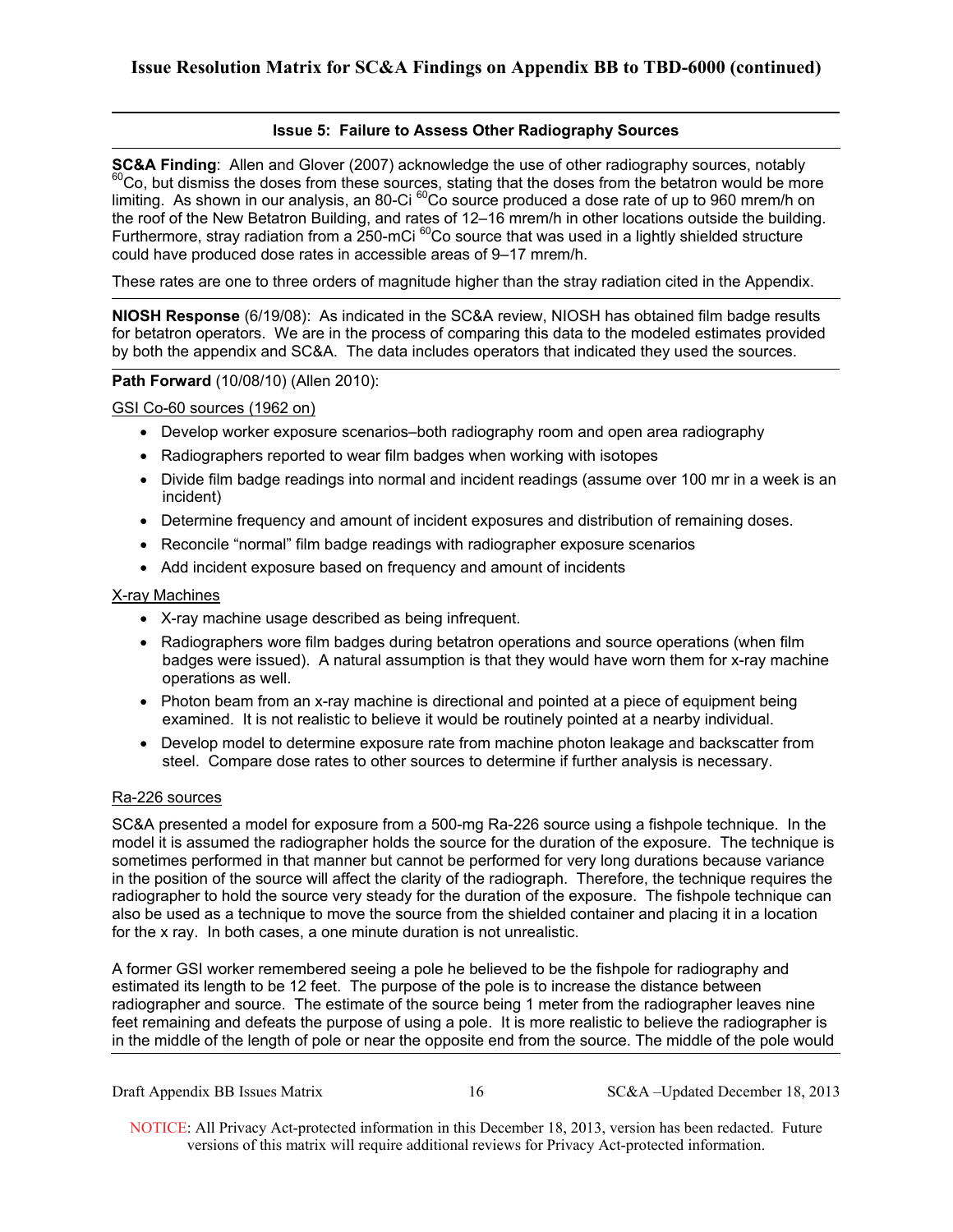represent a six foot distance and the calculation performed by SC&A would change from 28 rem per year to approximately 7 rem per year. Also, the calculation assumes one person performs all the radiography at the site. It is likely that duties were shared and this dose can be at least divided by two to represent at least two radiographers.

### St. Louis Testing Sources

St. Louis Testing was contracted to perform some radiography at GSI. The individual that indicated he did this work discussed using a 10 curie Co-60 source outdoors to examine Westinghouse casings. He indicated the exposures took one week and a half a day (180 hours). He also indicated a boundary was delineated at the 2 mr/hr point and 2 radiographers kept the area under constant surveillance. Lastly, he indicated that 10 of these exposures were performed over a six month period. For a typical work week of 65 hours, a GSI employee would be on site for approximately 69.6 hours of each exposure. If at the radiography boundary the entire time, it would equal 139 mrem of dose per shot. Multiplying that by 10 shots equals 1.39 rem of dose over that six month period. The other radiography remembered by the St. Louis Testing employee was the use of a 50 curie Ir-192 source to perform some repair shots in the repair area. The individual indicated that the Ir-192 showed more detail than the betatron and implied this wasn't used a lot because it caused more castings to be rejected.

The 50 curie Ir-192 source would produce a dose rate approximately 1.8 times higher than a 10 curie Co-60 source, reducing the duration of the exposure necessary to expose the film. Repair shots would concentrate on a particular area rather than the overall casting. This would allow the source to film distance to be reduced and further shorten the duration of the shot. Lastly, the St. Louis Testing employee implied few shots were performed with this source. Even though the source was stronger, the 2 mr/hr boundary would still be the standard used to delineate an area. Taken together, these pieces of information imply that number and duration of Ir-192 shots should be less than the Co-60 shots while the same 2 mr/hr boundary would be used. It should therefore be a bounding estimate to double the 1.39 rem estimate of the Co-60 source to account for dose from the Ir-192 source.

**SC&A Reply** (7/23/11): There are no data on radiation exposures from May 1962, when the two <sup>60</sup>Co sources were procured, until mid-November 1963, when the Landauer film badge monitoring began. Since the latter date coincides with the installation of the new betatron (transferred from the closed GSI facility in Eddystone, Pennsylvania), exposure conditions were most likely different during the Landauer period. For instance, the expanded use of the betatrons might have led to a *decrease* in the use of sealed sources and thus a lower frequency of incidents. Consequently, it would be inappropriate to apply a model based on the frequency of incidents during the Landauer period to an earlier time.

We agree that workers would not routinely be exposed to the direct beam from the x-ray machines. However, a former GSI betatron operator, reported at least one incident in which the x-ray machine was activated with workers in the room (Anigstein 2010b). Although he was one of the exposed individuals and, as a betatron operator, was presumably wearing his film badge, non-radiographers not wearing film badges could also have been accidentally exposed in this or other incidents of which neither NIOSH nor we have any knowledge.

Allen (2010) is incorrect in characterizing the calculation of exposures of radiographers from  $^{226}$ Ra sources, performed by SC&A (Anigstein 2010a), as a *model*. As stated in our report, "Although we cannot construct a plausible bounding exposure scenario for the exposure of a worker performing  $^{226}$ Ra radiography with the fishpole technique, we can perform a *sample calculation* [italics added] to indicate the potential exposure from such a source." We agree that one former worker recalled walking past the area used for the sealed-source radiography and seeing a pole leaning against the wall that he estimated to be 12-ft long, which he *assumed* was used in the fishpole technique. More reliable information was provided by , who performed such radiography. He stated that the pole was 4–6 ft long, and that the exposed source was 4–6 ft from his body (Anigstein 2010b). Mr. was interviewed after Anigstein (2010a) performed the sample calculation. Given the range of distances recalled by

Draft Appendix BB Issues Matrix 17 SC&A –Updated December 18, 2013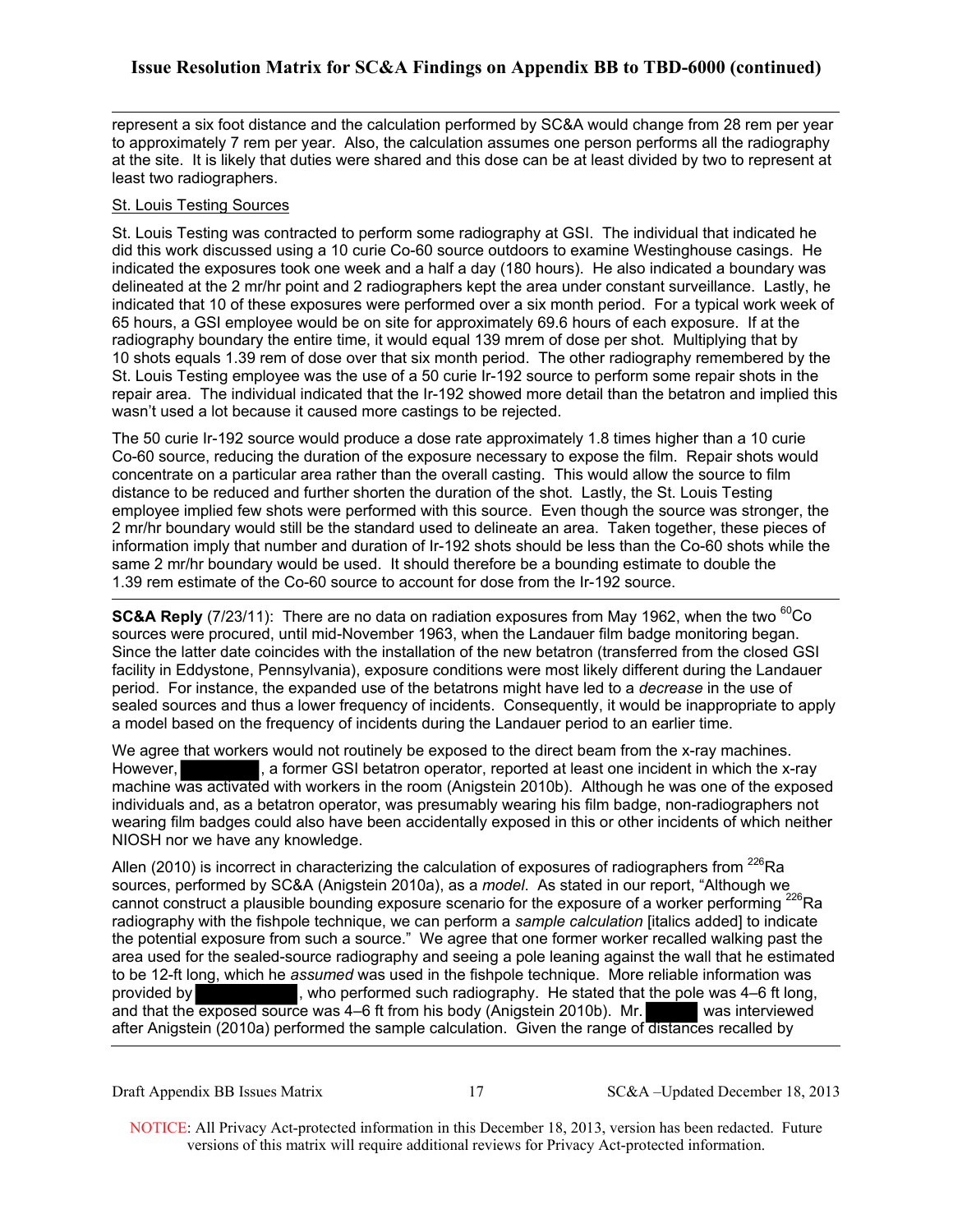Mr.  $\blacksquare$ , we believe that a claimant-favorable distance would be 132 cm (122 [= 4 ft] + 10 [distance from skin to center of torsol =  $132$ ).

There is no basis for dividing the exposure among two radiographers. If 10 exposures were performed per shift, these could be accommodated by one worker using a single source if the average exposure was less than, say, 45 minutes. If the exposures were longer, the same worker could set up one exposure, then use the second radium source to set up another exposure in a different location. Distributing the work among two radiographers is not based on factual data and is not claimant favorable.

We do not agree with the estimated exposures of GSI workers from radiography performed by St. Louis Testing. As stated by Anigstein (2010a, PA-cleared version):

 *from the 260 and 280 mCi 60Co sources possessed by GSI. Mr. Sinn [of St. Louis Testing] later explained that he meant that there was one radiographer on each shift. . . With only one radiographer on duty, there would have thus been times when the area was unattended while he took necessary breaks. Some GSI workers could have intruded into the exclusion area and received exposures from these sources that were greater than those* 

**NIOSH Report** (8/10/11): Allen (2011b) calculated the radiation exposures of radiographers and nonradiographers to <sup>226</sup>Ra during 1953–1962. The assessment of doses to radiographers divided the radiography among two workers, and used the average distance and exposure duration cited by , a GSI radiographer from that era. The resulting dose rate was 3,573 mrem/y. A maximum dose  $\overline{0}$  1,353 was assigned to nonradiographers. For 1962–1966, a maximum annual dose of 2,671 mrem/y was assigned to GSI radiographers, based on their working with St. Louis Testing at the GSI site; a maximum dose rate of 1,348 mrem/y—from the use of GSI-owned  $^{60}$ Co sources—was assigned to nonradiographers during the same time period.

**SC&A Reply (**9/15/11): Anigstein (2011a) estimated the annual exposure of a radiographer positioning and removing <sup>226</sup>Ra sources before and after each radiographic exposure to be 9.39 R/y. The analysis assumed that the  $^{226}$ Ra radiography would be performed by a single radiographer. The shortest distance to the source and the longest exposure duration, based on information from Mr. , were used in the assessment. However, we had insufficient information to estimate the doses to the radiographer during the radiographic exposures, or to nonradiographers from the use of <sup>226</sup>Ra sources. We estimated an exposure of 2.8 R/y of GSI radiographers to St. Louis Testing sources at the GSI site, which is numerically similar to Allen's (2011b) 2.67 rem/y. However, we did not agree with the lower dose of 1.35 rem/y Allen assigned to nonradiographers.

10/20/11: Anigstein (2011b) interviewed two former GSI workers and two former GSI contractors. Based on the information acquired from these interviews, we updated our assessments of exposures to portable radiation sources. We used three independent approaches to estimate exposures of radiographers to portal<br><sup>226</sup>Ra sources. First, we extrapolated the 4.5 years of dose records of Mr. , who performed radiography only on weekends, to a full-time radiographer and derived annual doses of 9–20 rem/y, depending on how frequently had worked. Next, we performed an MCNP analysis of the exposures inside the radiographers' office in the radiographic facility in No. 6 Building and added the results to the previously estimated exposure from handing the source before and after radiography, obtaining a total exposure of 9.69 R/y. Finally, we noted the statement in the initial GSI application for an AEC license, that the applicable AEC dose limits during the previous 10 years were never exceeded. These annual limits were 15 rem/y in 1953–54, and 12 rem/y after 1954. Since the AEC limits encompass or overlap the other two dose estimates, we recommend that these limits be used to bound the doses during these two respective time periods.

**Board Action** (3/28/12): SEC Issue 3: Lack of Documentation. At the meeting of the Work Group on TBD-6000 on March 28, 2012, the work group chair, Paul Ziemer, observed: "This has to do with the bounding in post-radium era. SC&A agrees with NIOSH that bounding can be done and recommend

Draft Appendix BB Issues Matrix 18 SC&A –Updated December 18, 2013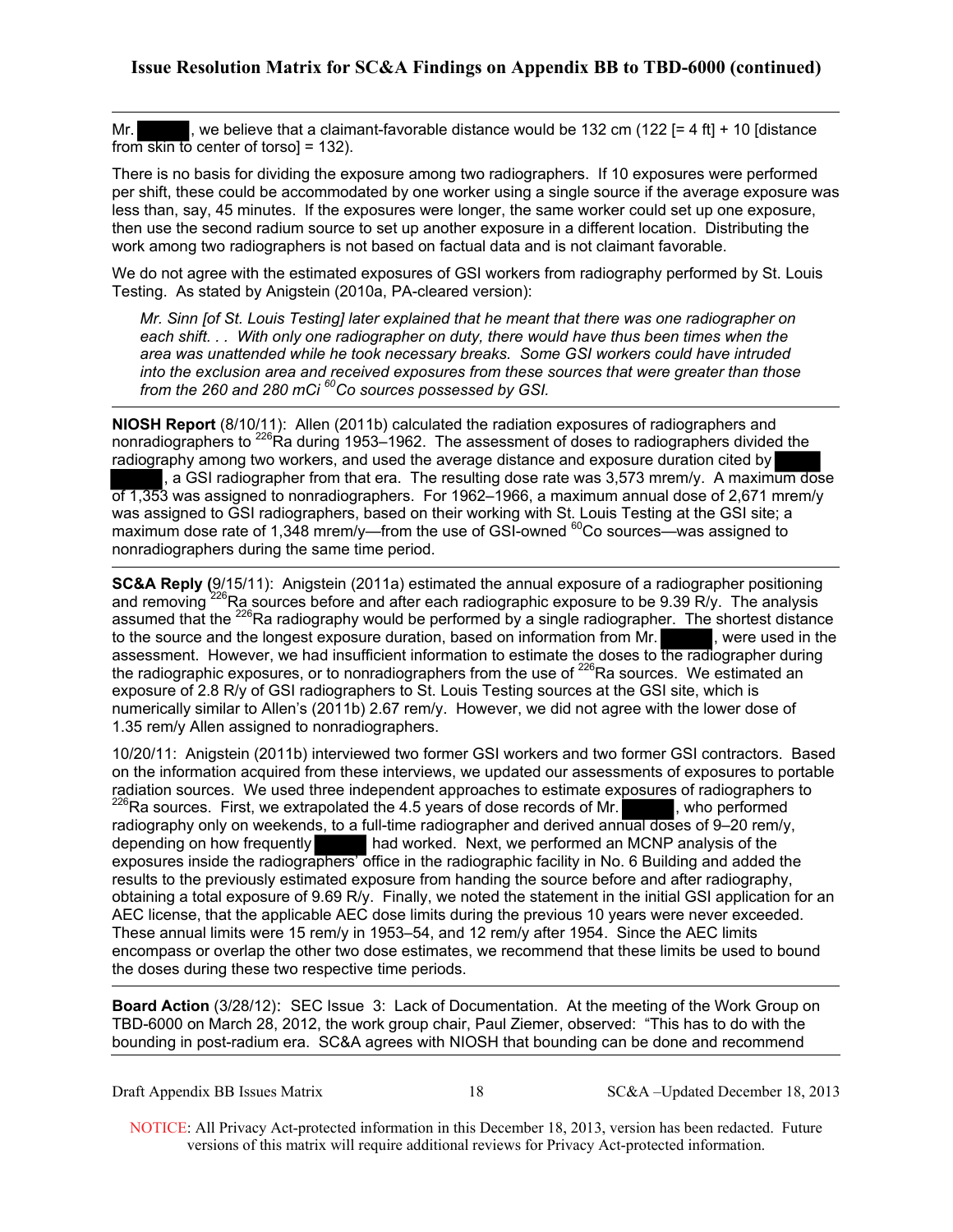moving this to Appendix BB and closing." The work group voted that this issue should be closed and moved to the Appendix BB issues matrix.

**SC&A Observation** (12/18/13): The Work Group has accepted NIOSH's proposed triangular distributions of doses from external exposure to radiographers during the Radium Era, and an exposure of administrative personnel of 571.5 mR/y. At the 10/11/13 Work Group meeting, NIOSH agreed to accept SC&A's finding that the upper limit of the distribution remain at 15 rem/y until 1/01/1961, when the revised 10 CFR 20 limits went into effect.

**Status** (12/18/13)**:** SC&A recommends that this issue be closed.

### **Issue 6: Neglect of Skin Dose**

**SC&A Finding**: Appendix BB ignores the skin dose from beta radiation from activated steel. Our analysis yielded doses of about 2 rads/y to bare skin from beta radiation from irradiated steel.

**NIOSH Response** (6/19/08): As indicated in the SC&A review, NIOSH has obtained film badge results for betatron operators. We are in the process of comparing this data to the modeled estimates provided by both the appendix and SC&A. The modeled beta dose and photon dose are linked and so the beta dose can adjusted to the film badge data by using the model.

**SC&A Reply** (7/23/11): Although Allen (2010) discussed plans for modeling the activation of steel, the "Path Forward" does not mention calculation of skin dose.

**NIOSH Report** (1/13/12): Allen (2012a) listed the dose rates from natural uranium metal, which were taken from SC&A 2008, and which included the contribution of activation and fission products. He also calculated skin doses to the betatron operator and the layout worker from residual activity in HY-80 steel following betatron irradiation, using the results of earlier SC&A calculations.

**SC&A Reply** (3/12/12): Anigstein and Olsher (2012) recalculated the doses from irradiated uranium, using the current version of MCNPX—SC&A (2008) had utilized an earlier beta version (26e) released in November 2007. Our new analysis indicated a slight decrease in the beta dose; the results cited by Allen (2012a) are claimant favorable and in sufficiently close agreement with our later analysis. However, we found that Allen's use of our earlier calculations of residual nuclides in HY-80 steel markedly underestimate these activities and the resulting doses to the skin when compared to results obtained with the current MCNPX version 27e.

**Board Action** (3/28/12): SEC Issue 9: Underestimate of Beta Dose. At its meeting on March 28, 2012, the Work Group on TBD-6000 agreed that this issue should be transferred to the Appendix BB issues matrix.

**NIOSH Report** (10**/**10/13): Allen (2013f) reconstructed ß doses to skin, using MCNPX input files furnished by SC&A in 2010. He then compared these results to those presented by Anigstein and Mauro (2013d) and found differences that could not be accounted for.

**SC&A Reply** (12/05/13): Anigstein and Mauro (2013f) presented an updated analysis of doses to the skin of betatron operators.

 **Status** (12/18/13)**: In progress**, pending NIOSH revision of skin doses, using MCNPX input files furnished by SC&A on 11/08/13.

Draft Appendix BB Issues Matrix 19 SC&A –Updated December 18, 2013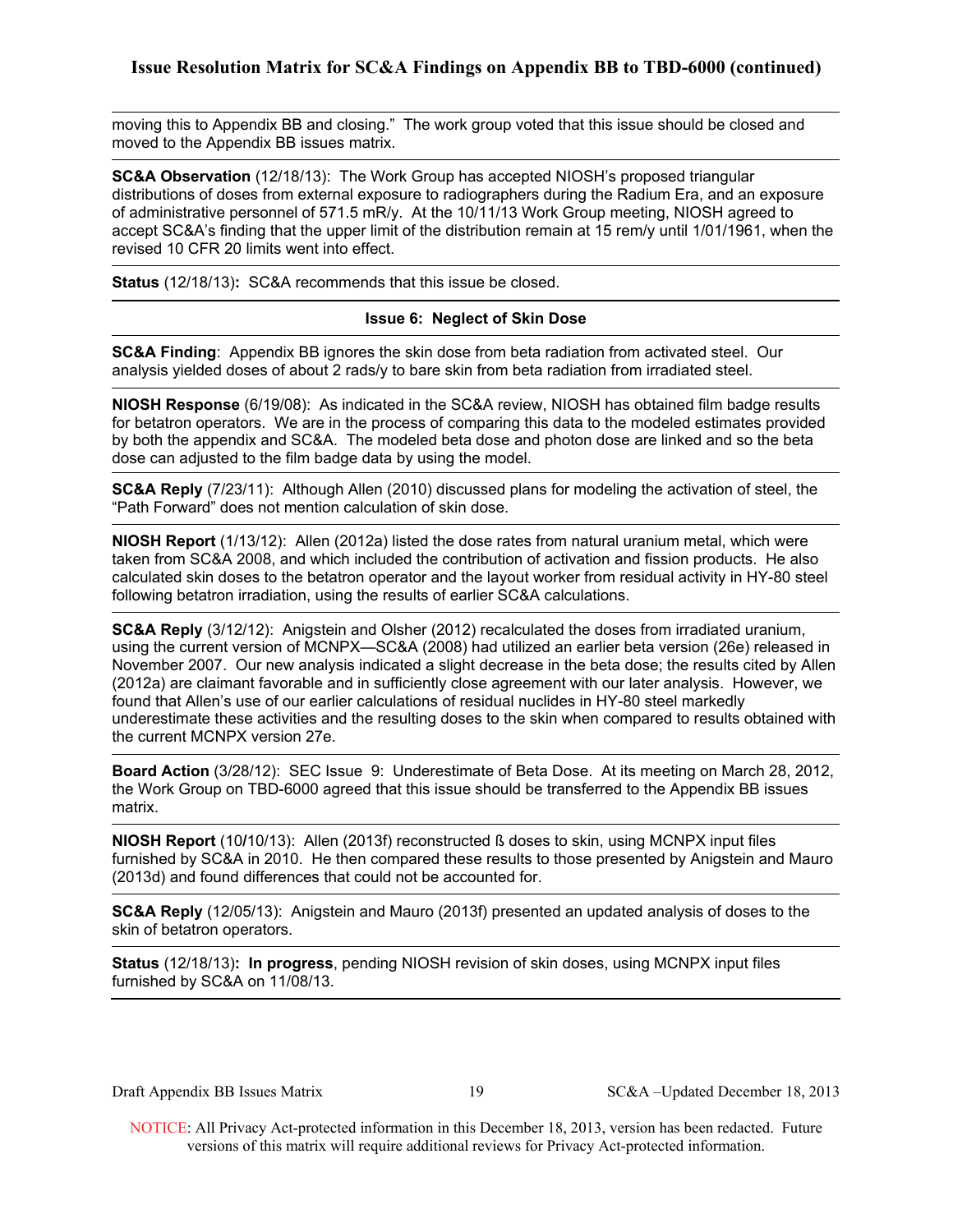### **Issue 7: Underestimate of Exposure to Activated Betatron Apparatus**

**SC&A Finding**: Appendix BB assigns an initial exposure rate of the betatron operator of 15 mR/h from activation products in the betatron apparatus, based on a measurement reported by Schuetz (2007) at 6 ft (183 cm) from the betatron target. This exposure rate would apply only if the operator were located 6 ft from the betatron during the setup period. Such an assumption is inconsistent with the calculation of dose rates from the handling of irradiated steel or uranium, which assumes that the betatron operator spent one half of the setup time at a distance of 1 ft (30 cm) from the metal and the rest at 1 m.

Assuming, as we did, that his distance from the betatron target ranged uniformly between 3 and 6 ft (61– 183 cm) would double his exposure rate.

**NIOSH Response** (6/19/08): As indicated in the SC&A review, NIOSH has obtained film badge results for betatron operators. We are in the process of comparing this data to the modeled estimates provided by both the appendix and SC&A.

**Path Forward** (10/08/10) (Allen 2010): A former Allis-Chalmers employee indicated that the betatron machine exhibited residual radioactivity causing an exposure rate of about 15 mr/hr in front of the machine six feet from the target. He further indicated that dose rate diminished to near zero within 15 minutes and that identical measurement behind the machine showed 1% of the forward readings. To investigate the source of this exposure, activation of several components was explored, as well as the possibility of some residual current in the accelerator causing this effect. No viable explanation for this phenomenon has yet been discovered. However, the Allis-Chalmers employee did not state the conditions that were associated with these measurements. If little air movement occurred it could be possible that the 15 mr/hr exposure rate was caused by air activation. Under those conditions, the activated air would exhibit the highest concentration where the beam was exposing the air and low concentrations behind the machine. The half-life of N-13 is approximately 2 minutes while that of O-15 is approximately 10 minutes. This does not necessarily correlate well with the dose rate diminishing to zero within 15 minutes. However, considering that some air movement would dilute the concentration and lower the dose rate, it appears to be a possible explanation for this dose rate measurement.

Air activation would cause an external dose from the air, not the machine. Operators exposed to this would be exposed in an isotropic geometry. The 511 keV photon would be easily detectable by the film badges worn by the operators. Therefore, residual radiation coming from the machine will not be considered a source of radiation exposure for the radiographers. Instead, air activation will be considered in the scenarios.

the betatron after shutoff that was measured by Jack Schuetz when he was employed by Allis-Chalmers. **SC&A Reply** (7/23/11): We do not agree that air activation can account for the residual radiation from As was discussed by Robert Anigstein (SC&A) at the October 12, 2010, work group meeting, SC&A had calculated the exposure of the betatron operator from air activation, obtaining an estimated exposure of 6 µR per shift. It is not plausible that the 15 mR/h reported by Mr. Schuetz could be due to air activation.

We disagree with the decision, reported by Allen (2010), not to consider the residual radiation from the betatron as a source of exposure of the radiographers. We note that Mr. Schuetz's account is corroborated by the betatron instruction manual (Allis-Chalmers 1951), which warns users not to touch the betatron doughnut for at least 15 min after the machine is turned off, stating that the tube becomes "intensely radioactive" while generating x rays. Although our MCNPX analysis could not replicate this phenomenon, our simplified model of the betatron most likely did not include all materials in the doughnut tube nor did it include the magnets and surrounding structures. Thus, the analysis does not invalidate Schuetz's data.

The fact that elevated exposures were, for the most part, not found in the film badge dosimetry data also does not invalidate these observations. SC&A (2010) stated:

20 SC&A –Updated December 18, 2013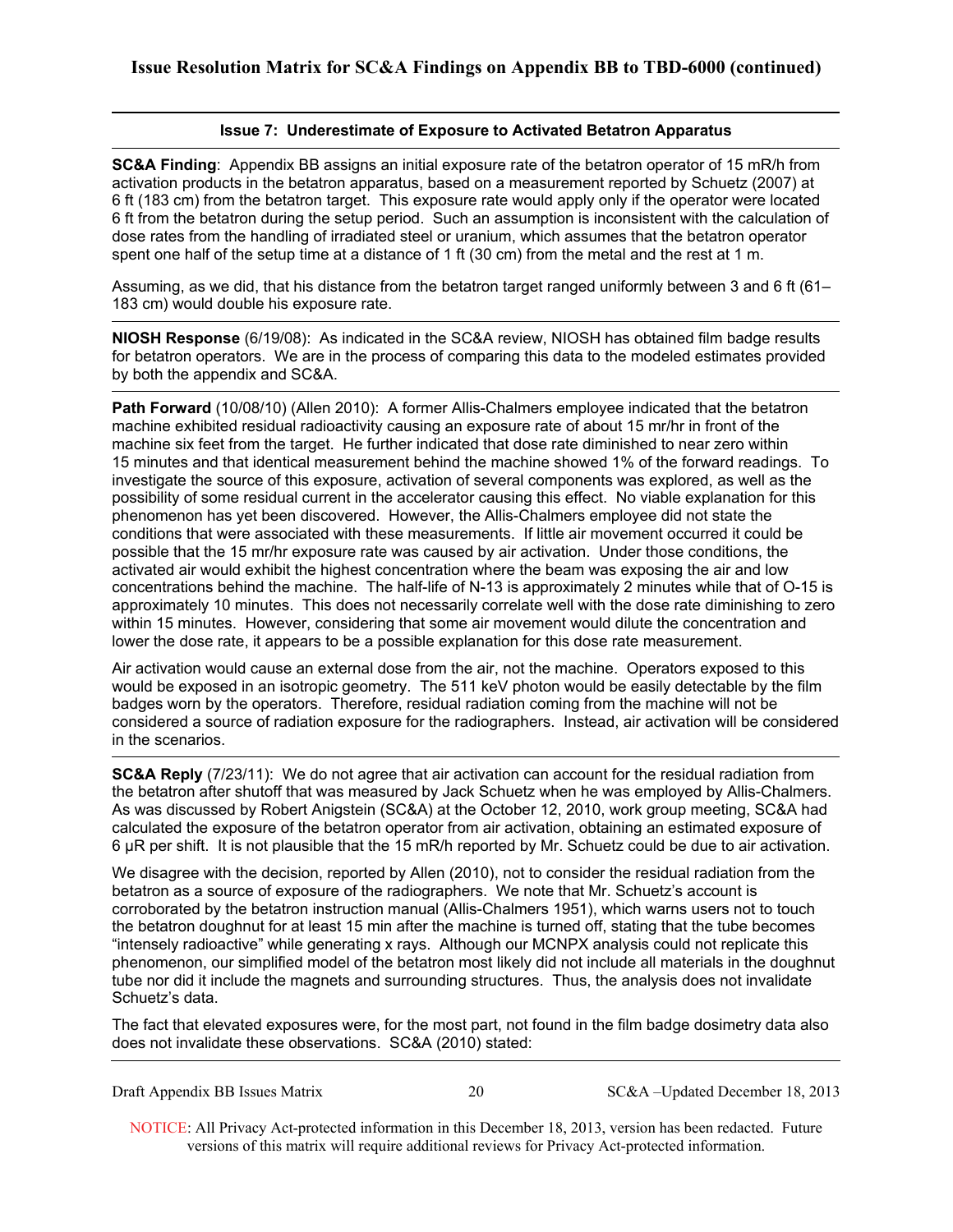*The response of film badges worn by GSI workers was highly dependent on the energies and angles of incidence of the photon radiation. This issue assumes particular significance when the exposure is in the posteroanterior (PA) orientation, as was the case for at least part of the time that the betatron operator was setting up the exposure of a steel casting and was exposed to residual radiation from the betatron apparatus. He would have his back to the instrument when he was marking the casting, using the remote controls to adjust the position of the betatron, and measuring the distance to the casting. According to ICRP (1997, table A.22), the ratio between* 

*the directional dose equivalent at a depth of 10 mm at 180° to that at 0° [H'(10,180°):H'(10,0°)] ranges from zero (i.e., < 0.005) for photon energies*  $E \le 30$  *keV to 0.62 at*  $E = 10$  *MeV.* 

**NIOSH Report** (1/13/12): Allen (2012a) examined various mechanisms that could explain the residual betatron radiation reported by Schuetz (2007) and concluded that the most likely cause was magnetic interference that could have caused a spurious reading on the survey meter.

**SC&A Response** (3/12/12): Anigstein and Olsher (2012) reexamined the possibility that the residual radiation consisted of low-energy x-rays that were partially shielded by the operator's body and would therefore not be registered on the film badge, normally worn in front, if his back was to the betatron apparatus. Our analysis showed that, in theory, the operator could have received an effective dose that was slightly higher than the MDA of the film badge, assumed to be 10 mrem/week. However, since the limiting photon dose was to either the layout man in 1963–1966, or to the radiographer using  $^{226}$ Ra in 1953–1962, the bounding photon exposures of GSI workers would not be affected by such radiation.

**Status** (7/28/12): SC&A recommends that this issue be closed.

### **Issue 8: Underestimate of Work Hours**

**SC&A Finding**: The authors assume that the GSI employees worked an average of 2,400 h/y. This estimate is contrary to the recollection of the workers, who remember working 50–80 h/week. The consensus estimate was 65 h/week, or 3,250 h/y. Such a value is reasonable and claimant favorable, and should be adopted as a default value for dose reconstruction.

**NIOSH Response** (6/19/08): As indicated in the SC&A review, NIOSH has obtained film badge results for betatron operators. We are in the process of comparing this data to the modeled estimates provided by both the appendix and SC&A. Since the film badges measure the dose received over the course of a week, the amount of time taken to receive that dose would no longer be relevant.

**Path Forward** (10/08/10) (Allen 2010): Operators provided an estimate of typical work hours different than that utilized by the appendix (3250 hrs per year). The path forward addresses revising the model taking all new information into account and including the operator's estimate of work hours.

**Board Action** (10/12/10): Paul Ziemer, Chair of TBD-6000 Work Group, noted that there is agreement on the length of the work week among NIOSH, the WG, and SC&A.

### **Status** (10/12/10)**: Closed**

### **Issue 9: Mischaracterization of Steel Work Practices**

**SC&A Finding**: According to Appendix BB, "The overall estimate for Betatron x-ray of steel is: 30 minutes setup with no dose; one hour Betatron x-ray exposure due to skyshine at 0.72 mR/hr; and, 30 minutes takedown." Such a description is at variance with a report prepared by former GSI workers that indicates repeated exposures of the same casting, with 12–15 minutes between exposures. Since both the steel and the betatron were activated from previous exposures, there was no setup period with no dose. Furthermore, most exposures were of a few minutes' duration, which reduced the time in the

Draft Appendix BB Issues Matrix 21 SC&A –Updated December 18, 2013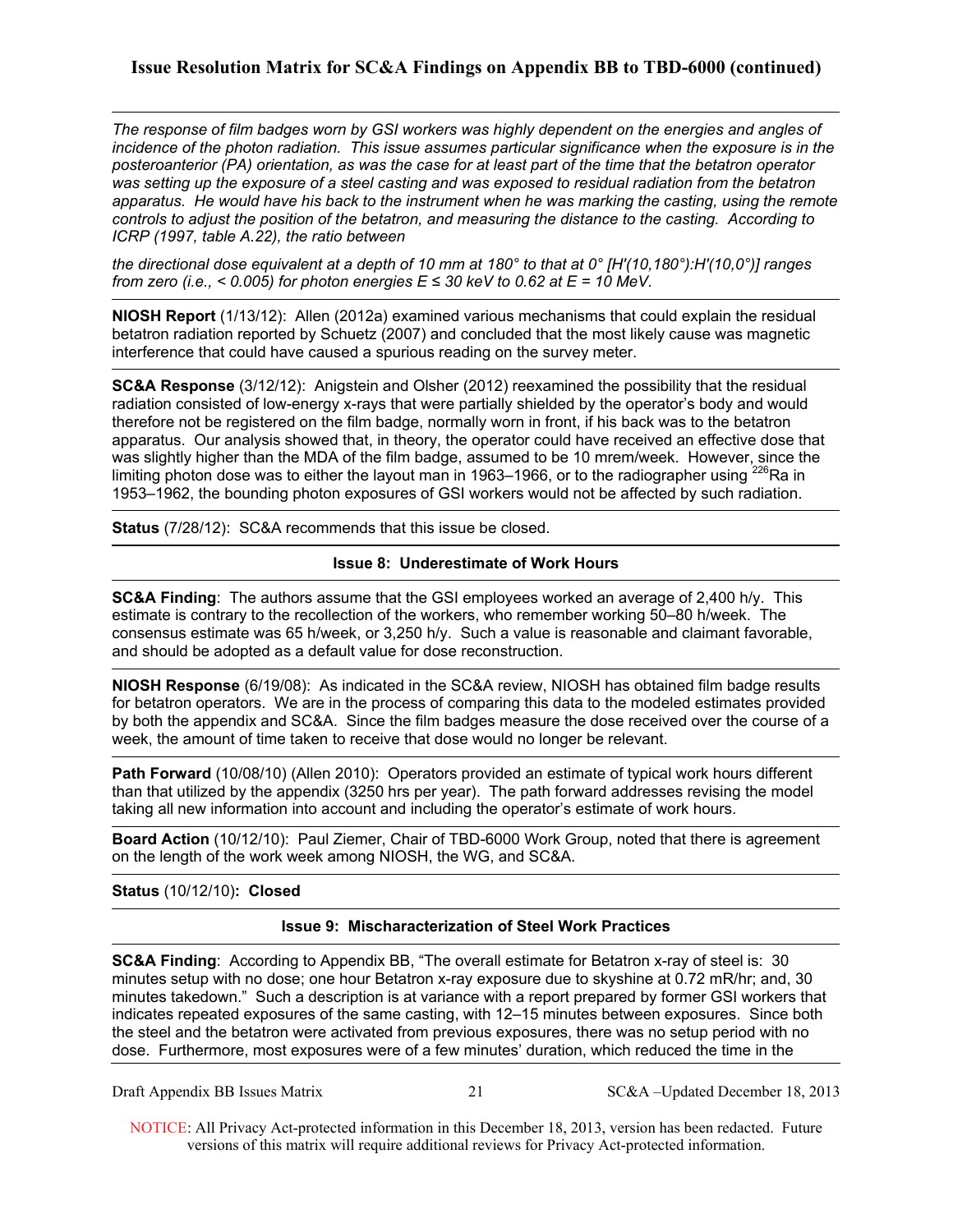control room, where the exposure rates were relatively low, and increased the number of times during the day that the operators were exposed to the steel and the betatron.

**NIOSH Response** (6/19/08): As indicated in the SC&A review, NIOSH has obtained film badge results for betatron operators. We are in the process of comparing this data to the modeled estimates provided

by both the appendix and SC&A. Since the film badges measure the dose received while performing this work, the exact exposure scenario is no longer important.

**Path Forward** (10/08/10) (Allen 2010): The path forward states that NIOSH will revise the model using new exposure scenarios [see Issue 4, above.]

**NIOSH Report** (1/13/12): Allen (2012a) utilized a mix of long and short betatron radiographic exposures, as well as a layout-man exposure scenario.

**SC&A Response** (7/28/12): We agree that the timing and exposure durations are consistent with information furnished by former GSI workers.

**Status** (7/28/12): SC&A recommends that this issue be closed.

### **Board Action**:

### **Issue 10: Errors in Calculating Dose Rates from Uranium**

**SC&A Finding**: We have found errors in calculations that lead to a significant overstatement of the dose rates from uranium presented in Appendix BB. The Appendix lists a dose of 21.7 mrem during the first 30 min following irradiation. Our model yields a dose of 1.4 mrem, using the same assumptions regarding the duration of the radiographic exposure, the duration of the worker's exposure, and his distances from the metal. Since the dose rates in the Appendix are not scientifically correct, they should not be used as the basis of dose reconstructions of exposed workers.

**NIOSH Response** (6/19/08): To the extent modeled doses are used, any errors in this calculation will be corrected. However NIOSH has obtained film badge results for betatron operators. We are in the process of comparing this data to the modeled estimates provided by both the appendix and SC&A.

### **Path Forward** (10/08/10) (Allen 2010):

Uranium activation and fission products

- Assume four one hour shots per uranium ingot or slice
- Determine dose rates from activation and fission products and add to natural activity of uranium metal

**NIOSH Report** (1/13/12): Allen (2012a) calculated doses from photon and neutron radiation from uranium following betatron irradiation, using an MCNPX input file furnished by SC&A.

**SC&A Response** (3/12/12): Anigstein and Olsher (2012) reviewed Allen's (2012a) results and found the following issues with his calculations: (1) failure to adjust the source to object distance, as we did in subsequent calculations (SC&A 2008); (2) the use of 1-minute time steps, which do not properly model the rapidly decaying residual nuclides; (3) the use of MCNPX version 26e, released as a beta version in November 2007, rather than the current version, released in March 2011. These calculations will not affect the bounding photon dose, since the betatron operator would still not be the maximally exposed individual; however, they could lead to an increase in the neutron dose, since the betatron operator is the only individual addressed by the analyses who was exposed to neutron radiation prior to 1963.

Draft Appendix BB Issues Matrix 22 SC&A –Updated December 18, 2013

 NOTICE: All Privacy Act-protected information in this December 18, 2013, version has been redacted. Future versions of this matrix will require additional reviews for Privacy Act-protected information.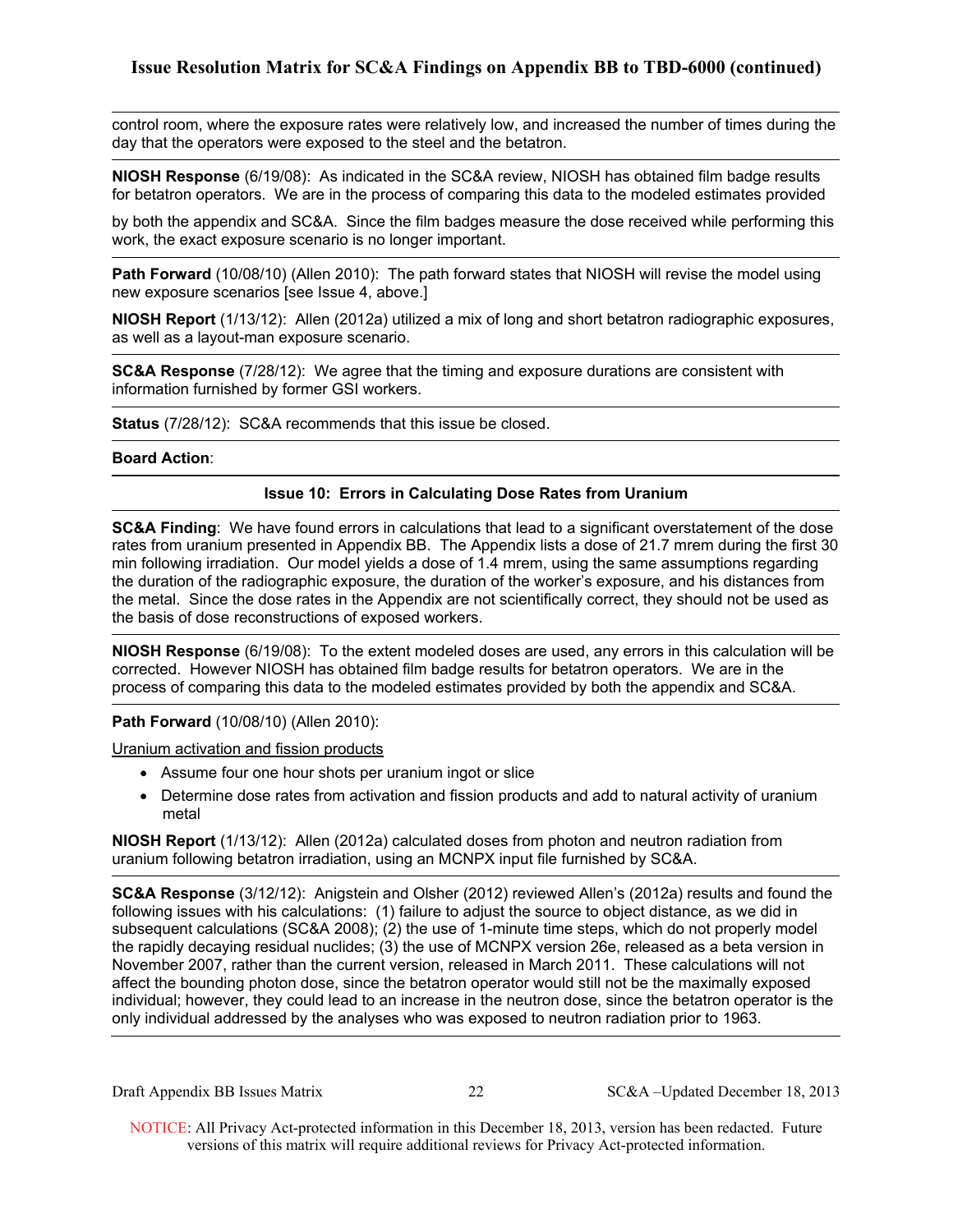**SC&A Observation** (12/18/13): SC&A is revising its earlier analysis of the betatron operators' neutron dose from irradiated uranium. We will report the doses in a memo to the work group later this month, and will share our MCNPX and other files with NIOSH.

 **Status** (12/18/13)**: Open**, pending NIOSH revisions of its earlier calculations of neutron doses from irradiated uranium.

### **Issue 11: Underestimate of Doses to Other Workers**

**SC&A Finding**: Appendix BB states that workers who did not work in the betatron building and did not routinely handle steel or uranium within 2 h following the x-ray exposure should be assigned a "dose" rate of 0.72 mR/h. As discussed under Finding 4 (SC&A 2008), there were many situations in which these other workers could have been exposed to much higher radiation levels.

**NIOSH Response** (6/19/08): This finding appears to be a included in finding #4. As noted, NIOSH is in the process of evaluating the affect of film badge data on the exposure models presented by both the appendix and SC&A.

**Path Forward** (10/08/10) (Allen 2010): The path forward addresses developing new exposure scenarios based on all the information that has come to NIOSH since the appendix was approved.

1/13/12: Allen (2012a) stated that, in assessing doses from betatron operations, dose reconstructors will choose the most favorable exposure scenario (i.e., betatron operator or layout man) in each case.

**SC&A Response** (7/28/12): We agree that the most favorable exposure scenario should be applied in all dose reconstructions. The same procedure should be extended to reconstructing the doses from external exposure to sealed sources. If such instructions are included in the revised Appendix BB, we will recommend that this issue be closed.

**NIOSH Response** (5/06/13): Allen (2013c) proposed that an external exposure of 571.5 mR/y be assigned to administrative personnel.

**Board Action (**6/20/13): During a teleconference of the Work Group on TBD-6000, Work Group Chair Paul Ziemer stated his understanding that external dose of 571.5 mR/y be assigned only to administrative personnel who did not routinely work in the production areas, regardless of their job description. Jim Neton, Associate Director for Science, concurred with that opinion.

**NIOSH Reply** (8/21/13): Allen (2013e) proposed to extend the assignment of an external exposure of 571.5 mR/y to administrative personnel until the end of the covered period.

**SC&A Response** (10/06/13): Anigstein and Mauro (2013d) agreed with NIOSH about the assignment of photon exposures of administrative personnel, with the understanding that the resulting doses shall be assigned only if it can be conclusively established that the employee performed administrative functions, that the employee's work station was remote from the production areas of the plant, and that the employee did not frequently enter the production areas.

**Status** (12/18/13)**:** SC&A recommends that this issue be closed, assuming a claimant-favorable classification of claimants as production or administrative personnel, as discussed above, and assuming that the most claimant-favorable doses or exposures will be assigned to production (plant) personnel from among the various scenarios for photon exposures and neutron and skin doses.

Draft Appendix BB Issues Matrix 23 SC&A –Updated December 18, 2013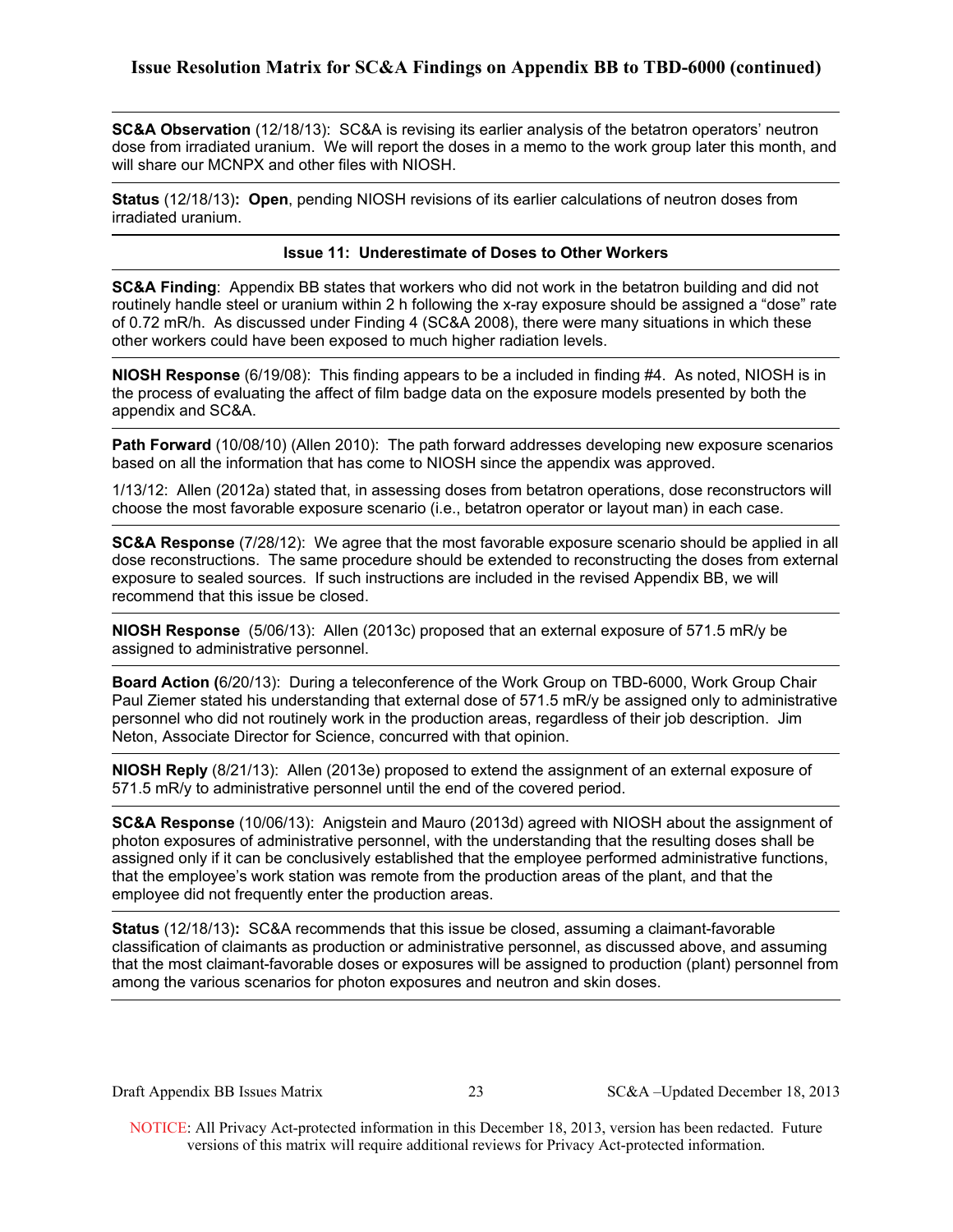### **Issue 12: Incorrect Calculation of Residual Surface Contamination and Resuspension**

**SC&A Finding:** The Appendix uses the same methods of calculating surface contamination and resuspension as were used in the main report (Scherpelz 2006). In SC&A's review of that report, we pointed out that calculating surface contamination on the basis of a settling velocity of 5 μm AMAD aerosol particles ignores the sloughing off of much larger flakes of uranium oxide that fall directly onto the floor. We also showed that a resuspension factor of  $10^{-6}$  m<sup>-1</sup> might understate the airborne concentrations by one or more orders of magnitude.

**NIOSH Response** (6/19/08): This finding indicates it is a reiteration of a comment from the Battelle-TBD-6000 review. Therefore the finding should be addressed in that review rather than here.

**Board Action (**6/20/12): The ABRWH, at its meeting in Santa Fe, NM, voted to task SC&A with reviewing the use of Allen's (2011a) surrogate data to characterize the airborne uranium concentrations during uranium handling operations at GSI.

 **SC&A Response** (7/16/12): Anigstein (2012) found that the use of Allen's (2011a) surrogate data to characterize the airborne uranium concentrations during uranium handling operations at GSI did not meet the five ABRWH criteria for the use of surrogate data.

7/25/12: Anigstein et al. (2012a) issued a memo suggesting an alternate model for the calculation of uranium intakes at GSI that that utilized measurements of uranium contamination performed during the FUSRAP cleanup in 1993 and did not rely on surrogate data from other sites.

**Board Action** (8/28/12): The Work Group on TBD-6000 agreed that Allen's (2011a) surrogate data to characterize the airborne uranium concentrations during uranium handling operations at GSI did not meet the criteria for the use of surrogate data. An advocate for the GSI workers, participating by telephone, reported that aggressive cleanups of the Old Betatron Building were performed after the shutdown of the facility. The work group decided that, in light of the advocate's report, the 1993 FUSRAP data cannot be used to back-calculate uranium deposition during the operational period, and requested that NIOSH look for surrogate data from sites that have handled uranium similar to what was radiographed at GSI.

**NIOSH Reply** (11/06/12): Allen (2012e) stated that "NIOSH broadened its search for data related to the handling of cold uranium metal." After reviewing additional measurements of airborne uranium activity concentrations, Allen compiled a list of 37 actual or implied measurements for seven individual operations at various work sites to use as a surrogate for uranium concentrations during uranium handling at GSI. He evaluated the use of these data against the Board's five surrogate data criteria and concluded that they satisfied the criteria. He then derived a value of 104 dpm/ $m<sup>3</sup>$  as the upper 95th percentile of these data, assuming they constituted a lognormal distribution, and assigned this value to the bounding airborne uranium concentration during uranium handling operations at GSI.

**SC&A Response** (11/25/12): Anigstein et al. (2012b) independently analyzed Allen's (2012e) new surrogate data. We found that, with appropriate adjustments and revisions, such data yield a suitable surrogate for the airborne uranium activity concentrations resulting from the handling and transport of uranium at GSI. The revised and adjusted data satisfy the five Board criteria for the use of surrogate data and are statistically robust, the regression of order statistics (ROS) method and the nonparametric empirical method yielding almost identical values.

**Board Action** (11/28/12): The Work Group on TBD-6000 voted to accept the recommendation on the use of surrogate data for the operational and residual periods, for internal dose. The implication is that it would be used in conjunction with the TIB-70 procedure to determine the dose during residual period.

Draft Appendix BB Issues Matrix 24 SC&A –Updated December 18, 2013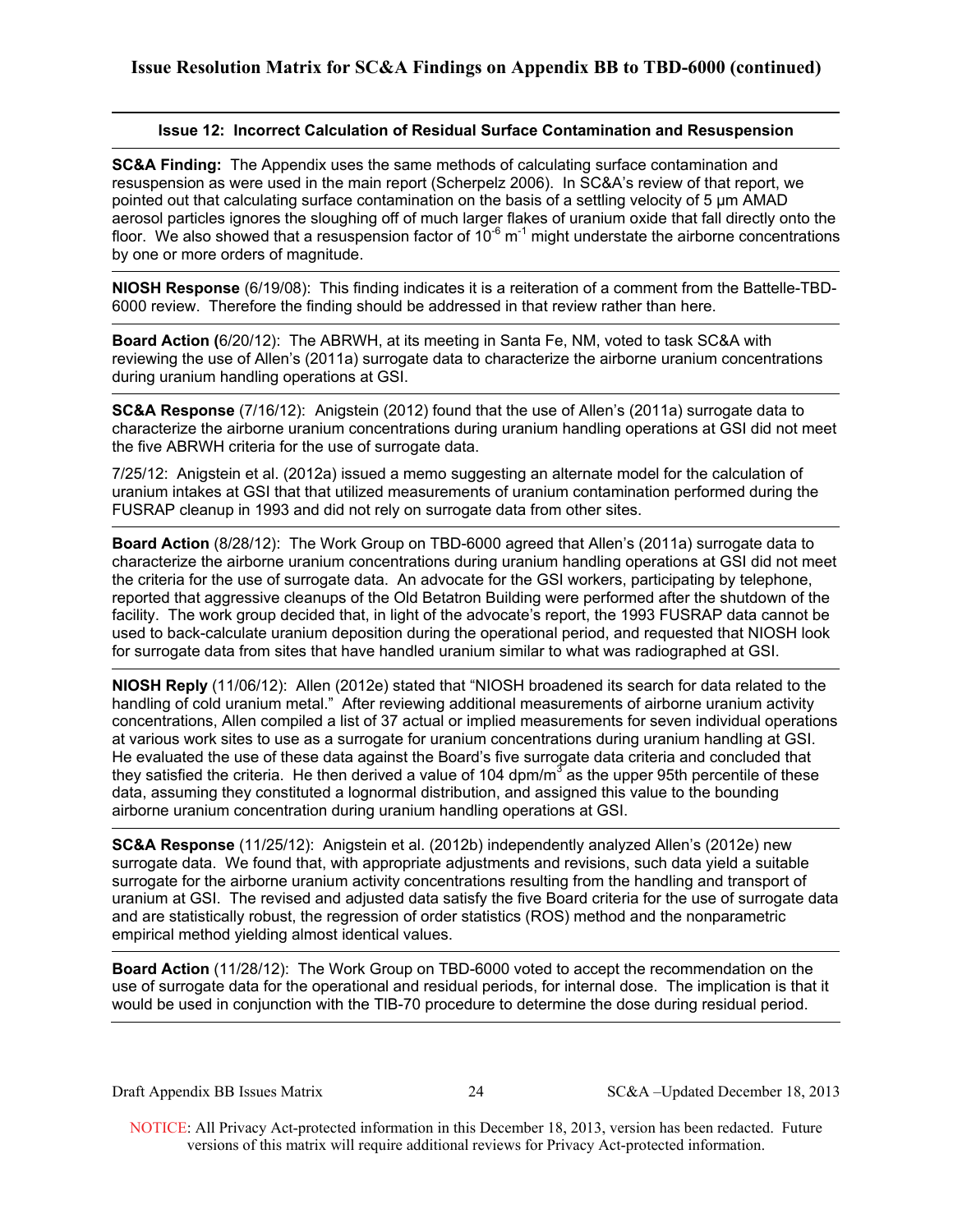**NIOSH Response** (8/21/13): Allen (2013e) listed revised intakes of uranium during the operational period, based on exposure to the 95th %ile concentration during 100% of the uranium handling hours.

**SC&A Reply** (10/6/13): Anigstein and Mauro (2013d) were in substantial agreement with Allen's uranium dust intakes during the period 7/1/1958–6/30/1966. We disagreed with Allen's assignment of uranium handling hours during 10/1/1952–6/30/1958, which leads to an underestimate of intakes and is at variance with the agreement reached during the June 20, 2013, work group meeting. We did not agree that an RF of  $10^{-6}$  m<sup>-1</sup> is applicable to the residual period.

**NIOSH Response** (10/11/13): During a teleconference of the Work Group on TBD-6000, Jim Neton (NIOSH/DCAS) agreed to use the uranium handling hours for 10/1/1952–6/30/1958 proposed by SC&A for the calculation of internal exposure and for ß dose from uranium handling.

**SC&A Reply** (10/22/13): Anigstein and Mauro (2013e) showed that assigning an RF of 10<sup>-5</sup> m<sup>-1</sup> to the residual period, and applying the depletion factors cited by Sharfi (2012, Table 4-2), result in an airborne activity concentration in 1993 that is consistent with the concentration calculated by applying an RF of  $10^{-6}$  m<sup>-1</sup> to the average uranium surface activity on the floor of the shooting room of the Old Betatron Building, calculated from the 1993 FUSRAP survey measurements.

**NIOSH Response** (12/05/13): Neton (2013b) stated that NIOSH will use an RF of 10<sup>-5</sup> m<sup>-1</sup> during the residual period.

**Status** (12/18/13)**:** SC&A recommends that this issue be closed.

### **Issue 13: Use of Incorrect Units**

**SC&A Finding**: The Appendix switches erratically between units of mrem and mR. The results of the skyshine calculations are stated as 0.72 mrem/h in Section BB.4.2, then as 0.72 mR/h in later sections. Dose rates are incorrectly stated in units of mR/h, which is an exposure rate. Uranium dose rates are stated in mrem, whereas our review of the output files from the Appendix BB analysis shows that the calculations were of air kerma, which is expressed in mrads. A notable misuse of units appears in the table in Section BB.4.5, where the dose to the skin from beta radiation is expressed as "R/yr." Beta radiation cannot be expressed in roentgens, which only apply to photons.

**NIOSH Response** (6/19/08): We accept the comment and will correct the units in any future revisions to the appendix.

**Status** (7/28/12)**: In progress**, pending revision of Appendix BB.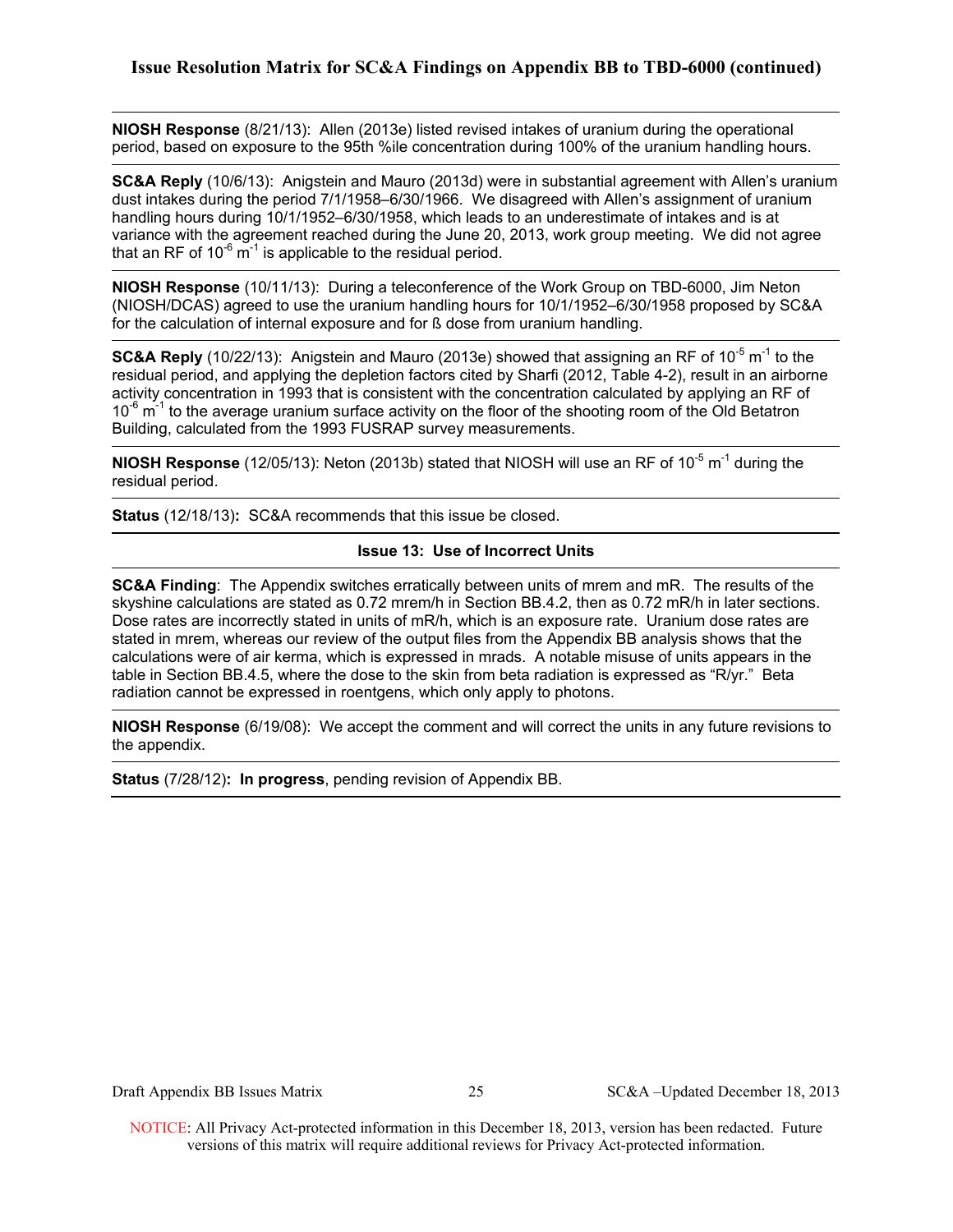## **References**

Advisory Board on Radiation and Worker Health, TBD-6000 Work Group (ABRWH). 2010. "Summary of Action Items and Issues from December 12 [*sic*], 2009 Meeting" [Note: Meeting was held on December 16, 2009] (MS Word metadata: Author Paul L. Ziemer, created 4/24/10.)

Allen, D. 2010. "Path Forward for GSI Appendix and ER Review." http://www.cdc.gov/niosh/ocas/pdfs/dps/gsidpapxerrev.pdf

Allen, D. 2011a. "Site Profile for Atomic Worker Employers that Worked Uranium Metals," Battelle-TBD-6000 Rev. 1. http://www.cdc.gov/niosh/ocas/awedocs.html#b6000

Allen, D. 2011b. "Battelle-TBD-6000 Appendix BB General Steel Industries: Dose Estimates for Portable Radiography Sources." http://www.cdc.gov/niosh/ocas/pdfs/dps/gsidpradsrc0811.pdf

Allen, D. 2012a. "Battelle-TBD-6000 Appendix BB General Steel Industries: Dose Estimates for Betatron Operations."

Allen, D. 2012b. "Battelle-TBD-6000 Appendix BB General Steel Industries: Addendum to Dose Estimates for Betatron Operations White Paper." http://www.cdc.gov/niosh/ocas/pdfs/dps/niosh-btronadd-0312.pdf

Allen, D. 2012c. "Battelle-TBD-6000 Appendix BB General Steel Industries: Response to SC&A Memo Dated May 30, 2012, Updated Review of Occupational Internal Dose at GSI." http://www.cdc.gov/niosh/ocas/pdfs/dps/niosh-gsirc-060812.pdf

Allen, D. 2012d. "Use of Surrogate Data at GSI: Response to SC&A Review Dated July 16, 2012." http://www.cdc.gov/niosh/ocas/pdfs/dps/dc-gsisd-0812.pdf

Allen, D. 2012e. "Evaluation of Additional Air Sample Data Applicable to GSI." http://www.cdc.gov/niosh/ocas/pdfs/dps/dc-gsiasd-1112.pdf

Allen, D. 2013a. "GSI Dose Estimation Comparison." http://www.cdc.gov/niosh/ocas/pdfs/dps/dc-gsidec-0112.pdf

Allen, D. 2013b. "GSI White Paper: Issues Raised in February 21, 2013 Work Group Meeting." http://www.cdc.gov/niosh/ocas/pdfs/dps/dc-gsiwgiss-0413.pdf

Allen, D. 2013c. "White Paper: GSI – Dose Estimate from Radium Radiographer to Employees not Routinely Working in Production Areas." http://www.cdc.gov/niosh/ocas/pdfs/dps/dc-gsinoprod0513.pdf

Allen, D. 2013d. "White Paper: Square Function Approximation to Estimating Inhalation Intakes." http://www.cdc.gov/niosh/ocas/pdfs/dps/dc-gsiinhalint.pdf

| Draft Appendix BB Issues Matrix |  | SC&A –Updated December 18, 2013 |
|---------------------------------|--|---------------------------------|
|---------------------------------|--|---------------------------------|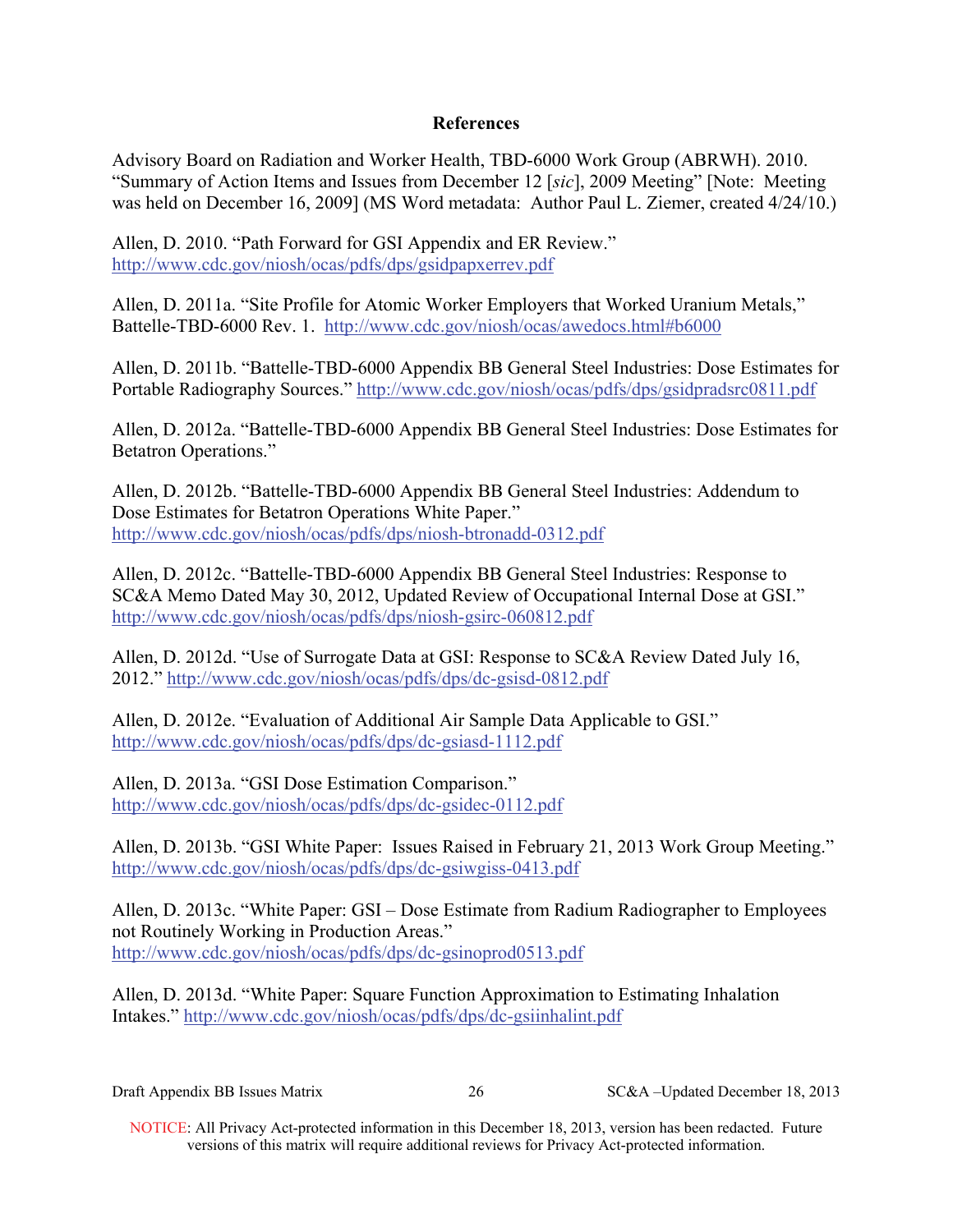Allen, D. 2013e. "White Paper: Summary Dose Estimates for GSI." http://www.cdc.gov/niosh/ocas/pdfs/dps/dc-gside-0813.pdf

Allen, D. 2013f. "White Paper: Evaluation of Differences in Beta Dose Estimates for GSI." http://www.cdc.gov/niosh/ocas/pdfs/dps/dc-gsibeta-1013.pdf

Allen, D., and S. Glover. 2007. "Site Profiles for Atomic Weapons Employers that Worked Uranium and Thorium Metals - Appendix BB: General Steel Industries," Battelle-TBD-6000, Appendix BB, Rev. 0. http://www.cdc.gov/niosh/ocas/pdfs/tbd/b-6000-apbb-r0.pdf

Allis-Chalmers Manufacturing Company (Allis-Chalmers). 1951. "Betatron Instruction Manual." Milwaukee, Wisconsin: Author.

Anigstein, R. 2010a. "Review of NIOSH White Paper on Portable Radiography Sources at GSI." http://www.cdc.gov/niosh/ocas/pdfs/abrwh/scarpts/sca-gsi-portradsrc-092710.pdf

Anigstein, R. 2010b. "Reports of Interviews with Three Former GSI Employees."

Anigstein, R. 2011a. "Review of NIOSH Report on Portable Radiography Sources at GSI— August 2011." http://www.cdc.gov/niosh/ocas/pdfs/abrwh/scarpts/sca-gsi-portradsrc-091511.pdf

Anigstein, R. 2011b. "Update on the Use of Sealed Radioactive Sources at General Steel Industries." http://www.cdc.gov/niosh/ocas/pdfs/dps/gsidp102011.pdf

Anigstein, R. 2012. "Review of the Use of Surrogate Data for Estimating Intakes of Uranium at GSI." http://www.cdc.gov/niosh/ocas/pdfs/abrwh/scarpts/sca-gsisd-r0.pdf

Anigstein, R., S. F. Marschke, and J. Mauro. 2012a. "Alternative Model for the Calculation of Uranium Intakes at GSI." Memo to Advisory Board on Radiation and Worker Health Work Group on TBD-6000.

http://www.cdc.gov/niosh/ocas/pdfs/abrwh/scarpts/sca-gsi-uint-072512.pdf

Anigstein, R., and J. Mauro. 2012a. "Review of 'Addendum to Dose Estimates for Betatron Operations White Paper'." Memo to Advisory Board on Radiation and Worker Health Work Group on TBD-6000.

http://www.cdc.gov/niosh/ocas/pdfs/abrwh/scarpts/sca-comts-nbtronadd-032512.pdf

Anigstein, R., and J. Mauro. 2012b. "Update of 'Review of "Site Profiles for Atomic Weapons Employers That Worked Uranium and Thorium Metals - Appendix BB: General Steel Industries," Battelle-TBD-6000, Appendix BB,' Occupational Internal Dose." http://www.cdc.gov/niosh/ocas/pdfs/abrwh/scarpts/sca-gsiocindose053012.pdf

Anigstein, R., and J. Mauro. 2012c. "Reply to NIOSH Response to SC&A Memo Dated May 30, 2012." Memo to Advisory Board on Radiation and Worker Health Work Group on TBD-6000. http://www.cdc.gov/niosh/ocas/pdfs/abrwh/scarpts/sca-gsiid-061112.pdf

| Draft Appendix BB Issues Matrix |  | SC&A –Updated December 18, 2013 |
|---------------------------------|--|---------------------------------|
|---------------------------------|--|---------------------------------|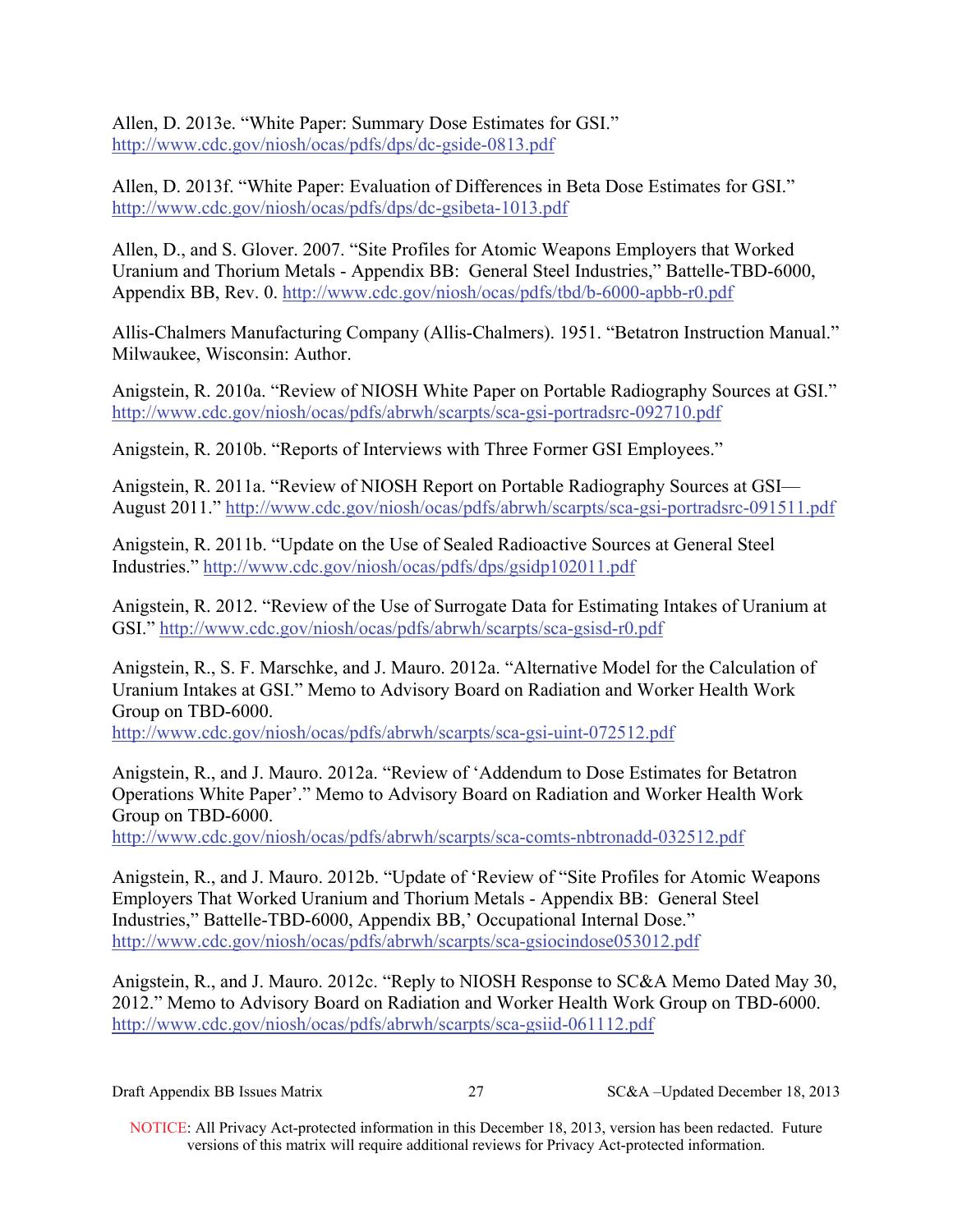Anigstein, R., and J. Mauro. 2013a. "SC&A Response to NIOSH Report: 'GSI Dose Estimation Comparison'." Memo to Advisory Board on Radiation and Worker Health Work Group on TBD-6000.

http://www.cdc.gov/niosh/ocas/pdfs/abrwh/scarpts/sca-gsidec.pdf

Anigstein, R., and J. Mauro. 2013b. "Review of NIOSH Estimates of External Exposures at GSI." Memo to Advisory Board on Radiation and Worker Health Work Group on TBD-6000. http://www.cdc.gov/niosh/ocas/pdfs/abrwh/scarpts/sca-gsiextexp-042313.pdf

Anigstein, R., and J. Mauro. 2013c. "Review of NIOSH Estimates of Internal Exposures at GSI." Memo to Advisory Board on Radiation and Worker Health Work Group on TBD-6000. http://www.cdc.gov/niosh/ocas/pdfs/abrwh/scarpts/sca-gsiintexp-042413.pdf

Anigstein, R., and J. Mauro. 2013d. "SC&A Response to NIOSH White Paper: 'Summary Dose Estimates for GSI'." Memo to Advisory Board on Radiation and Worker Health Work Group on TBD-6000.

http://www.cdc.gov/niosh/ocas/pdfs/abrwh/scarpts/sca-gsisde-100613.pdf

Anigstein, R., and J. Mauro. 2013e. "Alternative Calculations of Resuspension at GSI." Memo to Advisory Board on Radiation and Worker Health Work Group on TBD-6000. http://www.cdc.gov/niosh/ocas/pdfs/abrwh/scarpts/sca-gsirspn-102213.pdf

Anigstein, R., and J. Mauro. 2013f. "Review of Skin Dose Calculations for General Steel Industries." Memo to Advisory Board on Radiation and Worker Health Work Group on TBD-6000. http://www.cdc.gov/niosh/ocas/pdfs/abrwh/scarpts/sca-gsiskindose-120513.pdf

Anigstein, R., and R. H. Olsher. 2012. "Response to 'Battelle-TBD-6000 Appendix BB General Steel Industries: Dose Estimates for Betatron Operations'." http://www.cdc.gov/niosh/ocas/pdfs/abrwh/scarpts/scarespon2dcasgsi.pdf.

Anigstein, R., W. C. Thurber, and H. J. Chmelynski. 2012b. "Review of New Surrogate Data for Estimating Intakes of Uranium at General Steel Industries." http://www.cdc.gov/niosh/ocas/pdfs/abrwh/scarpts/sca-gsinewsd-r0.pdf

Anigstein, R., J. Zlotnicki, R. H. Olsher, and J. Mauro. 2011. "Review of NIOSH Report on Response of Film Badges to High-Energy Photons." Memo to Advisory Board on Radiation and Worker Health Work Group on TBD-6000. http://www.cdc.gov/niosh/ocas/pdfs/dps/gsidp102811.pdf

International Commission on Radiological Protection (ICRP). 1997*.* "Conversion Coefficients for use in Radiological Protection against External Radiation," ICRP Publication 74. *Annals of the ICRP*, *26* (3/4). Tarrytown, New York: Elsevier Science, Inc.

Macievic, G. 2011. "Evaluation of the Response of Film Badges to High Energy Photons." http://www.cdc.gov/niosh/ocas/pdfs/dps/gsidp100411.pdf

| Draft Appendix BB Issues Matrix | SC&A-Updated December 18, 2013 |
|---------------------------------|--------------------------------|
|---------------------------------|--------------------------------|